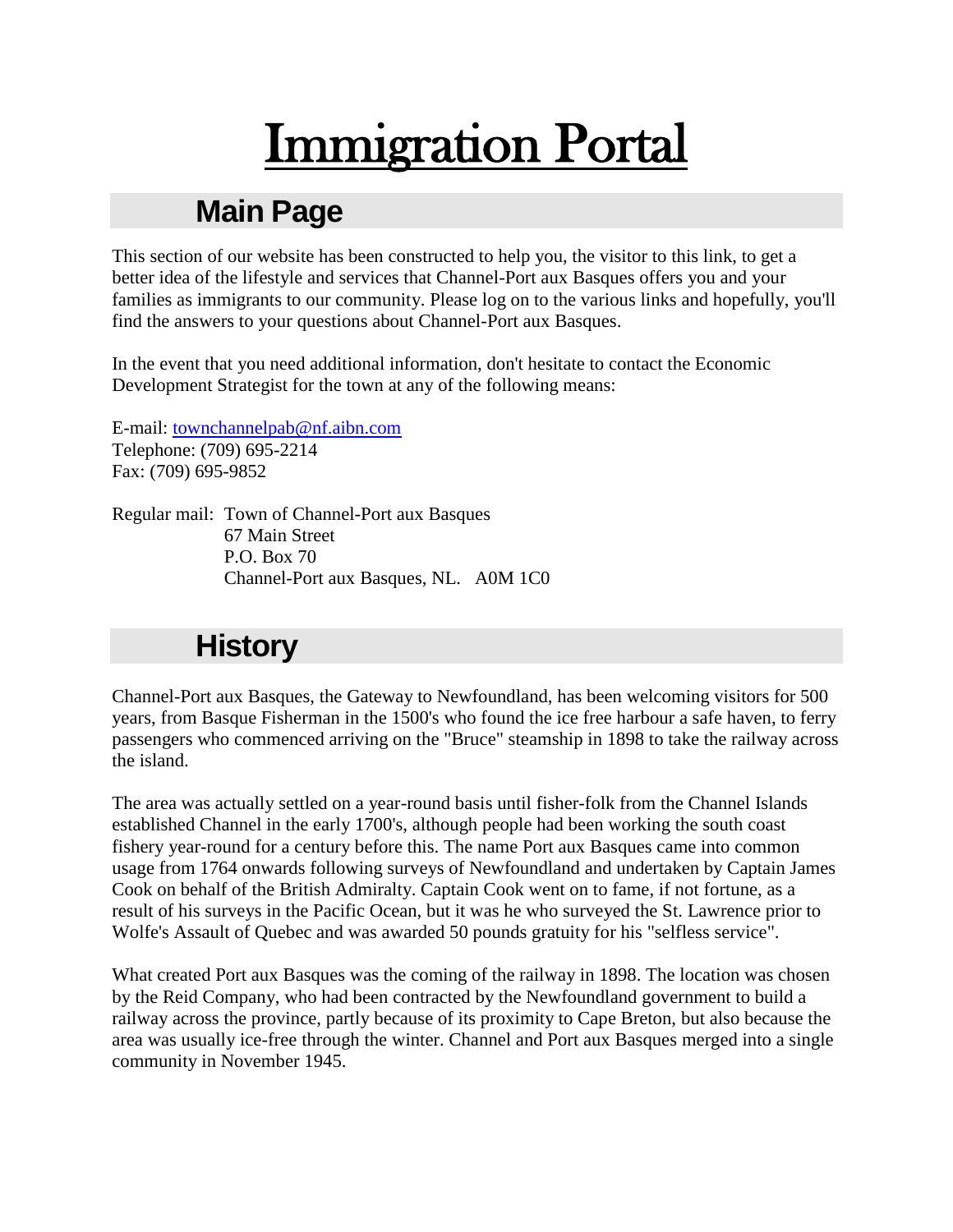Today, Channel - Port aux Basques is a community of some 4319 people and still serves as the Gateway to Newfoundland through the Marine Atlantic ferry service which connects the island to Mainland Canada. The town, with its modernized facilities, provides shopping, business, education and recreational services to the area; is known as the hub of Southwestern Newfoundland.

# **People and Culture**

# *English & French Speaking*

As Canada is considered a bilingual (English and French) country, approximately 95% of individuals living in Newfoundland and Labrador speak English as their primarily language. In this Province, French speaking individuals are mainly located in the Port-au-Port Peninsula regions, just North of Channel-Port aux Basques. The English spoke in Newfoundland and Labrador contains features that originate from the British Isles in southwestern England and southeastern Ireland (Association for New Canadians Newfoundland and Labrador).

### *Current Immigrants*

Immigration is an important element of population growth in Canada. It is estimated that by the year 2030, 100 percent of Canada"s population growth will be attributed to immigration. According to the Atlantic Business Magazine, by 2026 the growth of the Canadian population will be dependent on the number of arriving immigrants.

In 2005, then Prime Minister Paul Martin stated that "Canada needs more immigrants, plain and simple, and we need them to success. Too often, today"s new Canadians, despite higher levels of education on average, are not achieving economic success as quickly as in previous generations".

The 2006 Channel-Port aux Basques Census developed by Statistics Canada revealed 35 immigrants residing in the Channel-Port aux Basques area. This number consisted of individuals who had been granted the right to live in Canada by the immigration authorities. The majority of these people where born outside of Canada, however, a small number were born within.

### *Nationality*

In terms of Ethnic Diversity, Newfoundland and Labrador has been described as having a population of European origin. With an aboriginal population, Newfoundland and Labrador"s present inhabitants are descendants of individuals who migrated from southwestern England and southeastern Ireland in the mid-17th and mid 19th century.

Towards the end of the 19th century, a number of Chinese men came to Newfoundland and Labrador, despite discrimination. Several of these individuals opened businesses-primarily laundry mats and later restaurants. The Chinese first landed in St. John"s and some decided to open businesses in some of the larger centers in the province such as Channel-Port aux Basques.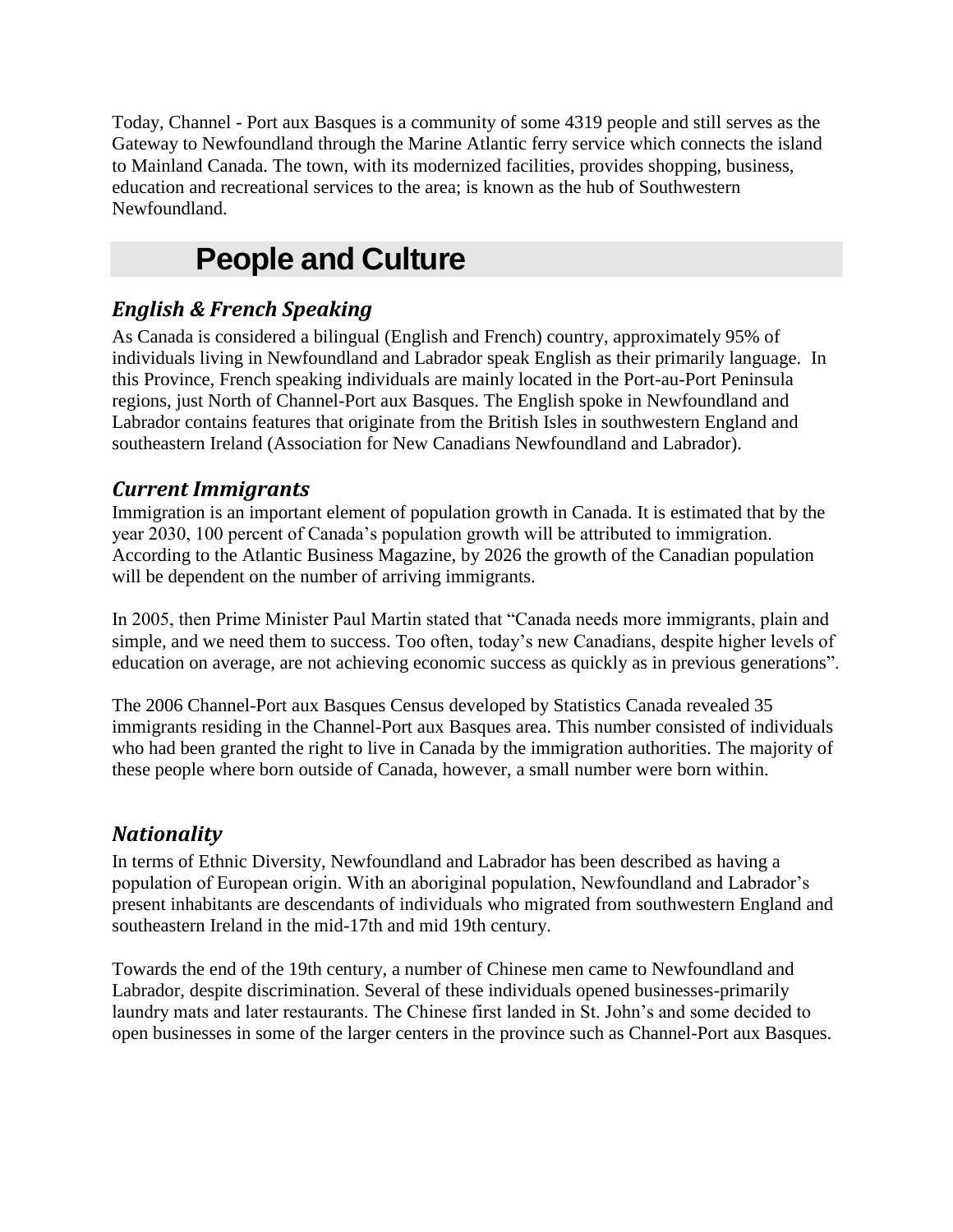# **Culture**

Newfoundland and Labrador has a distinguishing culture that is closely linked with traditional importance of fisheries. Presently, the fish stock has been depleted, yet the influence of the fishing culture has remained in the province. The province of Newfoundland and Labrador has strong communities and provincial identity that was built upon the foundation of when it was an independent dominion. Because Newfoundlanders are outgoing and friendly, they are individuals who are liked across Canada.

# **Geography and Climate**

The province of Newfoundland and Labrador has been is considered Canada"s most easterly province which consists of the island called Newfoundland and the mainland portion, Labrador. Its covers a land area of 405,720 km², which is almost one-and-three quarters the size of Great Britain. Newfoundland is located near the Gulf of St. Lawrence and has a unique geography with Channel-Port aux Basques situated on the Southwest Coast tip of the province.

The province has more than 29,000 kilometers of coastline with its headlands, deep fjords and an abundance of small coves and offshore islands. Channel-Port aux Basques is situated among one of the provinces most established harbours. The community is located in a rural setting of the province and as such is ideal for outdoor enthusiast. Popular local activities include fishing, snowmobiling, hiking, hunting, skiing and kayaking among others.

Channel-Port aux Basques has a moderate and maritime climate. The community experiences mild, wet winters that are warm by Canadian standards, and cooler, moist simmers that tend to be shorter than other areas of the country lasting approximately three months. The summers in the province range from cool to hot with a basic temperature of 16 degrees Celsius while the winters on the island are mild with normal temperatures of 0 degrees Celsius with annual snowfall of 300cm.

Newfoundland and Labrador has four seasons:

- Summer (July, August) Temperatures are typically mild to hot, with some rainfall
- Fall (September November) Cool to cold temperatures, some rain and snowfall
- Winter (December March) Cold to very cold temperature, snowfalls light to heavy
- Spring (April June) Cool to warm temperatures, with some rainfall

# **Cost of Living**

The Cost-of-Living Index(CPI) is a measurement goal that measures the amount consumers need to spend to reach a certain standard of living. The cost of living in the province of Newfoundland and Labrador is relatively low in comparison with the rest of the provinces in Canada, the US and European countries. Residents of Newfoundland and Labrador have also experienced, on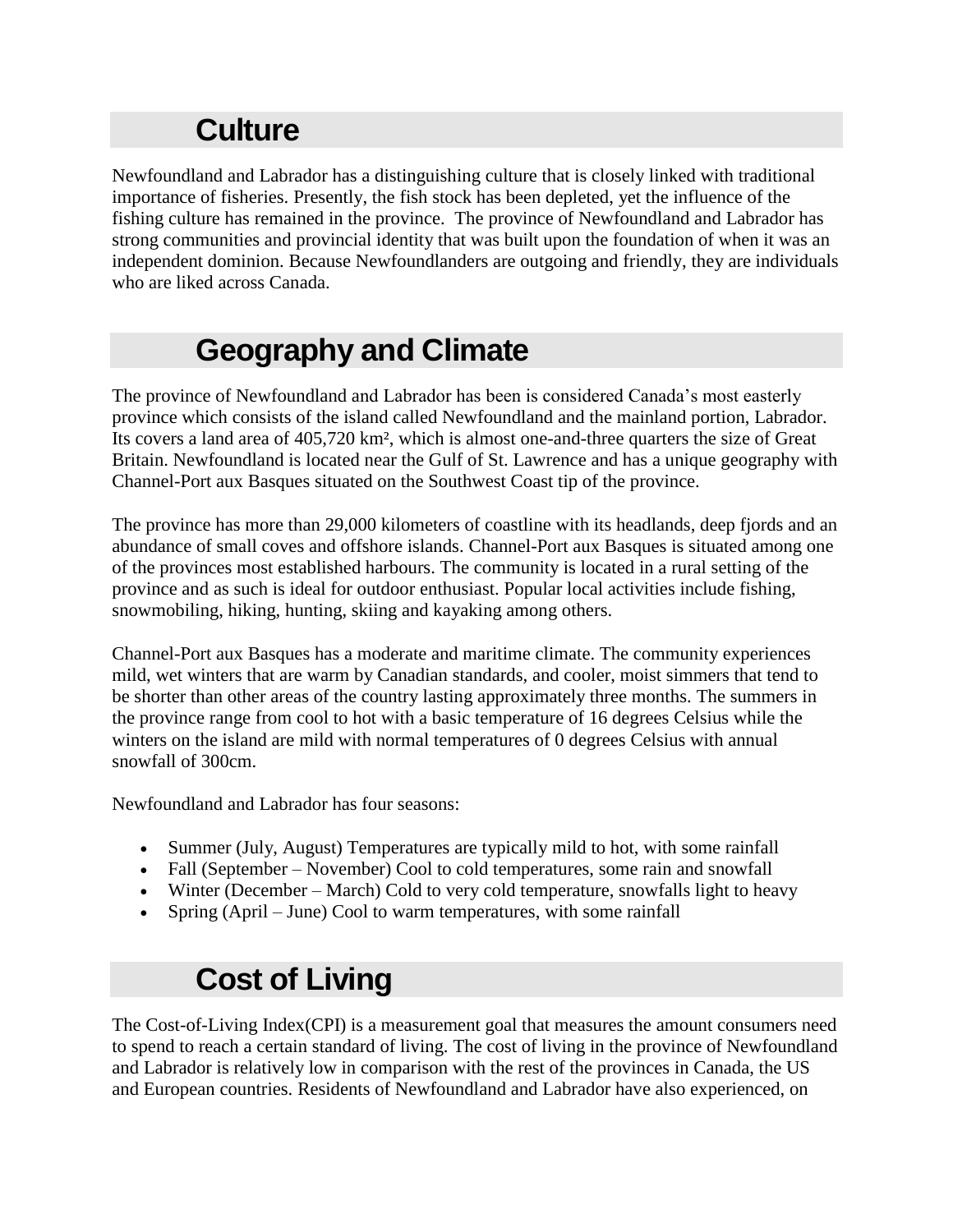average, less fluctuation in the CPI during the past 15 years, thus creating a more stable measure of what it might cost to live in the province over a longer period.

There are many item costs to consider when immigrating to Newfoundland and Labrador. Below is a list of the monthly expenses to be considered for a typical household budget:

- Housing (Mortgage or Rent payments)
- Home Heating
- Electricity
- Telephone
- Television
- Transportation (taxi or vehicle payment)
- Gasoline (~\$1.10 per litre)
- Insurance (Home & Vehicle)
- Food
- Personal Items (Soap, Shampoo, Clothing, etc.)
- Recreation and Entertainment (Social Activities)

# **Health Care**

The healthcare system in Canada is funded by the federal, provincial and territorial governments with the main source of revenue being taxation. In Newfoundland and Labrador, the health care system consists of services between a patient and a health professional, including physicians, nurse practitioners, public health officials, social workers, occupational therapists, and physiotherapists. Ensuring that individuals have access to services in a timely manner is one of the most important goals of the primary health care system in the province. The Town of Channel-Port aux Basques provides residents with tremendous access to health resources.

### *Dr. Charles L. LeGrow Health Centre*

The main source of healthcare is given to individuals at the Dr. Charles L. LeGrow Health Centre, which serves approximately 9,000 people of the Southwest Coast of Newfoundland and Labrador. This facility has 44 beds, with 26 of those being designated for Long Term Care, 2 slow paced Rehab beds, 2 Respite, 12 Acute Care, 21 ICU beds and 1 Palliative Care Room.

Additional services available at the Dr. Charles L. LeGrow Health Centre include:

- Medical Services
- Nursing Services
- Ambulatory Care (OPD, Chemotherapy, Day Surgery)
- Emergency Services 24/7
- Obstetrical Services (minimal)
- Surgical Services (minimal)
- Lab & Diagnostic (including ultrasound)
- Recreation & Outreach
- Rehab Services (OT, Physio, Social Work)
- Pharmacy Services
- Speech/Language Pathology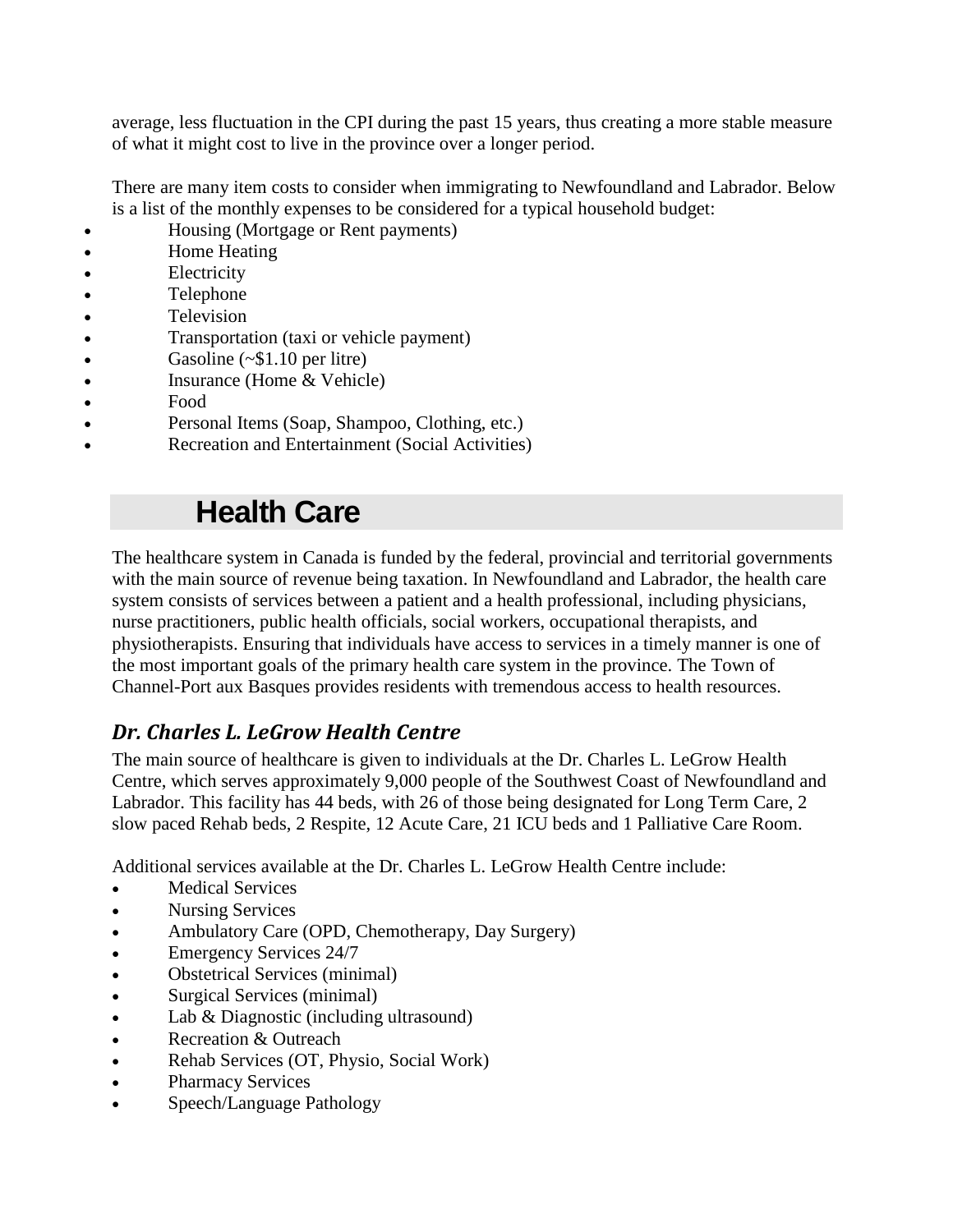- Nutritional Services
- Support Services (Housekeeping, Maintenance, Dietary, Medical Records, Accounting, Material Management).
- Volunteer Services

The health centre also provides health services at three satellite clinics, Doyles in the Codroy Valley, Rose Blanche Clinic on the Southwest coast and the La Poile clinic which is accessible only by boat or helicopter.

Under the Auspice of the centre there is a Senior Complex adjacent to the site that consists of twenty one cottages and a twenty one unit apartment building.

Dr. Charles L. LeGrow Health Centre P.O. Box 250 1 Grand Bay Road Channel-Port aux Basques, NL. A0M 1C0 Tel: (709) 695-2175 Website: [www.westernhealth.nl.ca](http://www.westernhealth.nl.ca/)

### *Medical Care Plan In Newfoundland*

The provincial Medical Care Plan was developed in 1969 and was designed to cover costs affiliated with physician services received by residents of Newfoundland and Labrador. The Medical Care Plan (MCP) merged with the Department of Health and Community Services on April 1, 2000 and continues to provide services including:

- visits to Physician Office, Hospital or Beneficiary"s Resident
- surgical, diagnostic and therapeutic procedures, including anaesthesia
- pre- and post-operative care
- complete maternity care
- radiology interpretive services

 certain surgical-dental procedures which are medically necessary to be performed in hospital by a dentist or oral surgeon

### *Eligibility*

Those eligible in being covered by the Medical Care Plan must be in at least one of the following categories:

- Canadian Citizens
- Landed Immigrants
- Foreign Workers
- International Students (as long as their program of study is at least 12 months)

Those types of individuals not eligible for the Medical Care Plan, even if they are living in Newfoundland and Labrador include:

- Students from other provinces and territories
- Dependents of residents of another province/territory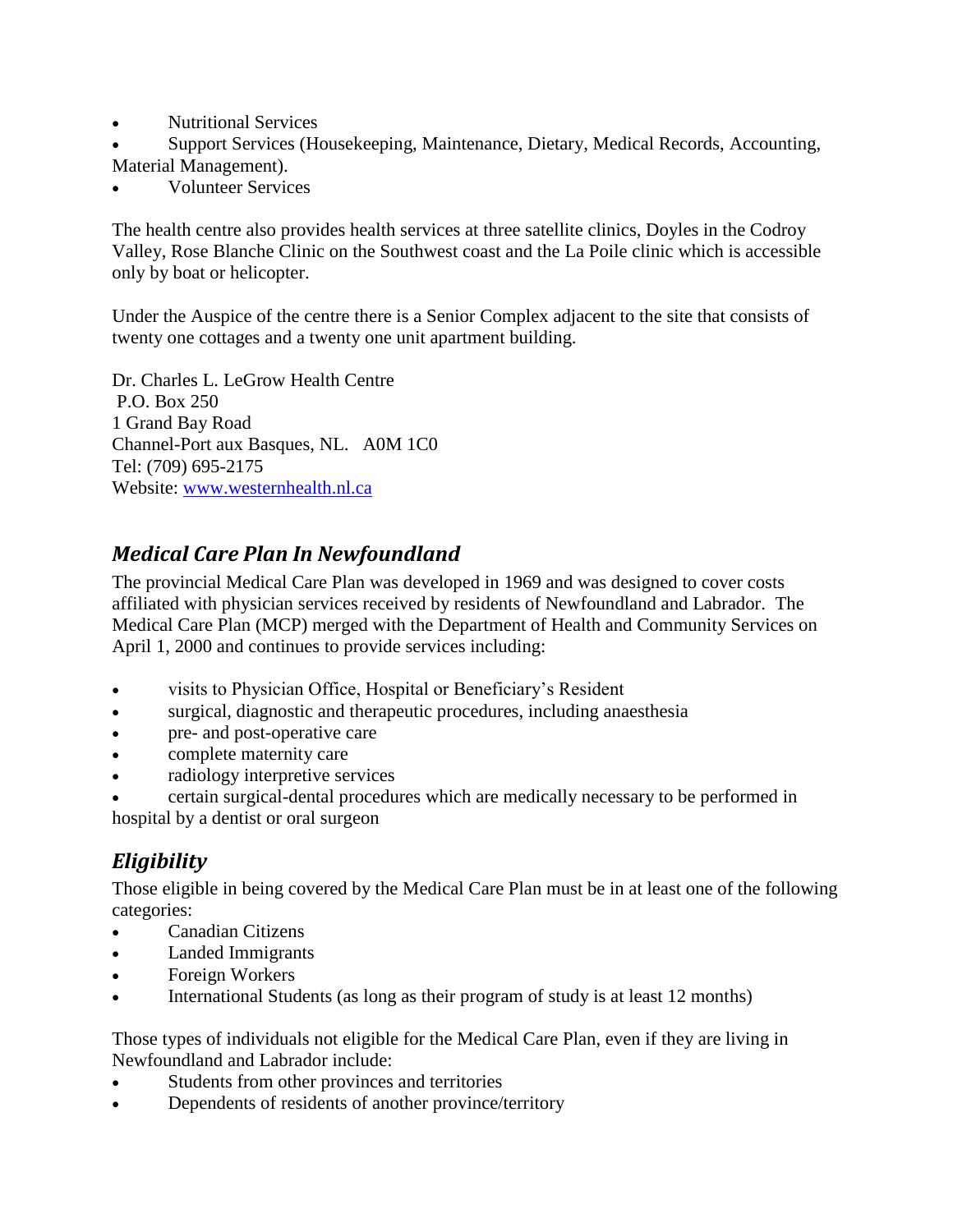- Certified refugees and refugee claimants
- Foreign workers with Employment Authorizations that do not meet the established

criteria

- Tourists, transients and visitors
- Dependents of any of the above excluded categories
- Canadian Armed Forces and Royal Canadian Mounted Police personnel
- Inmates of federal prisons
- Armed Forces personnel of other countries stationed in the province

### *MCP Application*

In order to qualify for the MCP in Newfoundland and Labrador, the individual must provide required documentation. For Further Information on eligibility and required documentation visit: [http://www.health.gov.nl.ca/health/mcp/mcp\\_applications.html](http://www.health.gov.nl.ca/health/mcp/mcp_applications.html)

#### **For Inquiries Regarding MCP Registration:**

St. John"s/Avalon Region: 1-866-449-4459 All other areas, including Labrador: 1-800-563-1557 **By Mail or In Person:** Newfoundland and Labrador Medical Care Plan P.O. Box 5000 22 High Street Grand Falls-Windsor, NL. A2A 2Y4

Or

Newfoundland and Labrador Medical Care Plan P.O. Box 8700 57 Margaret's Place St. John"s, NL. A1B 4J6

### *Dental Health Plan-Children Dental Health Program*

Children 12 years and under and between the ages of 13-17 are eligible for dental services in the province of Newfoundland and Labrador if their parents are in receipt of income support benefits. This category of children has automatic coverage. Coverage now extends to those children between the ages of 13-17 living in families with low income, with an annual net income of \$30,000.00 CDN or less but are not in receipt of income support benefits. Families under this category must first apply for coverage through the Newfoundland and Labrador Prescription Drug Program.

The children's dental program covers the following dental services for all children, up to and including age twelve:

- examinations at six-month intervals
- cleanings at 12-month intervals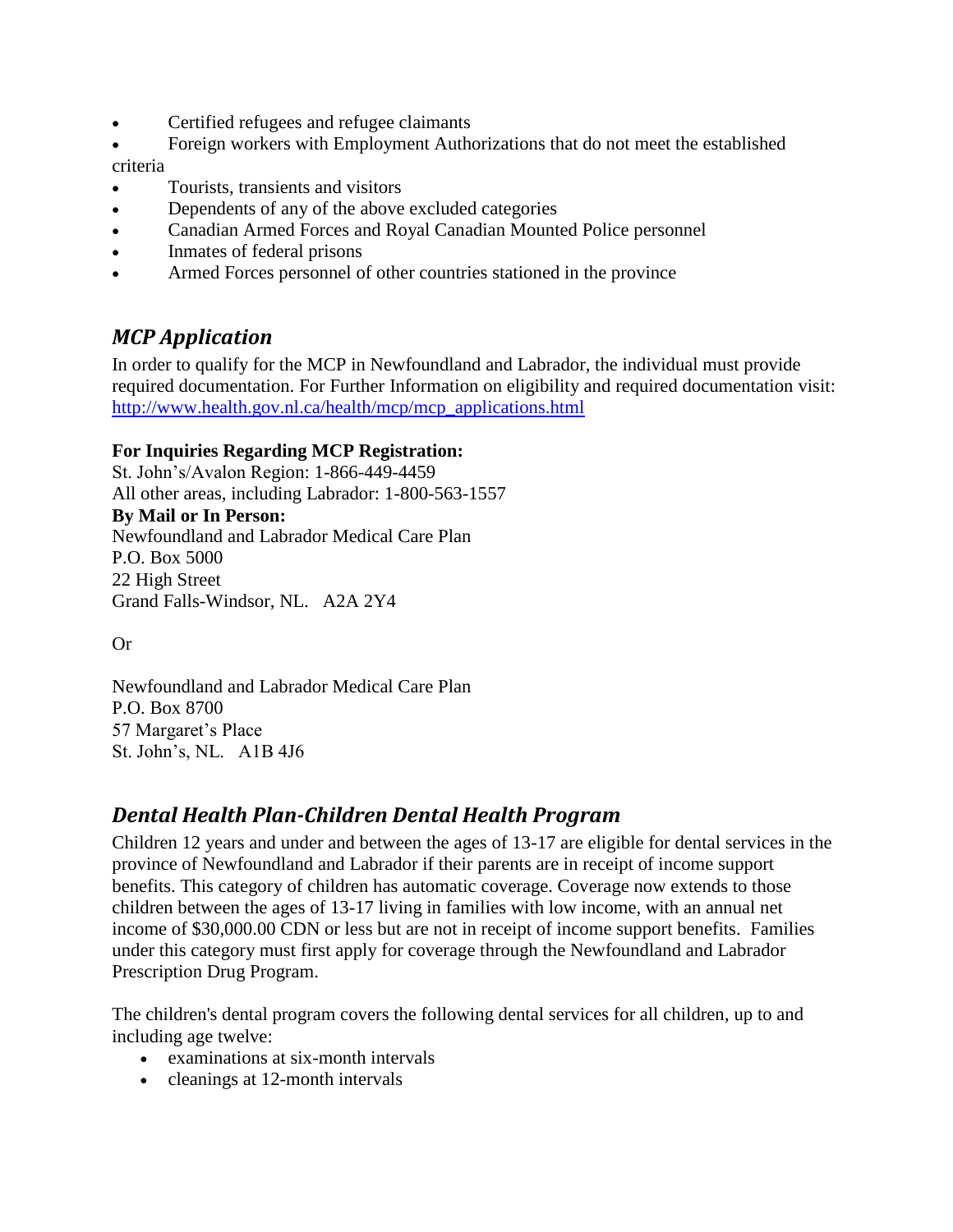- fluoride applications for children ages six to 12 at 12-month intervals (except where the School Rinse Program is in place)
- some x-rays
- routine fillings and extractions
- sealants

Services covered for children 13 to 17 in families receiving income support or eligible families with low incomes include:

- examinations every 24 months
- some x-rays
- routine fillings and extractions
- emergency examinations when a patient has pain, an infection or experienced trauma

For further information on Newfoundland and Labradors Dental Health Plan, visit: <http://www.health.gov.nl.ca/health/mcp/dentalplan.html>

### *Dental Health Plan Application*

To apply for the Newfoundland and Labrador Dental Health Plan, visit: [http://www.health.gov.nl.ca/health/mcp/CDHP\\_Application.pdf](http://www.health.gov.nl.ca/health/mcp/CDHP_Application.pdf) For Inquiries Regarding Dental Eligibility and Dental Letters: Tel: 1-888-859-3535 Fax: 1-888-272-2444 For Inquiries Regarding Dental Services: Tel: 1-800-440-4405

### *General Practioners in Channel-Port aux Basques*

Dr. David Thomas 37 Main Street Channel-Port aux Basques, NL. A0M 1C0 Tel: (709) 695-6295 Fax: (709) 695-6296

Dr. Mothafar Mosawe 11 Water Street West P.O. Box 68 Channel-Port aux Basques, NL. A0M 1C0 Tel: (709) 695-7303 Fax: (709) 695-7345

Dr. Richard Taor 37 Main Street P.O. Box 658 Channel-Port aux Basques, NL. A0M 1C0 Tel: (709) 695-3921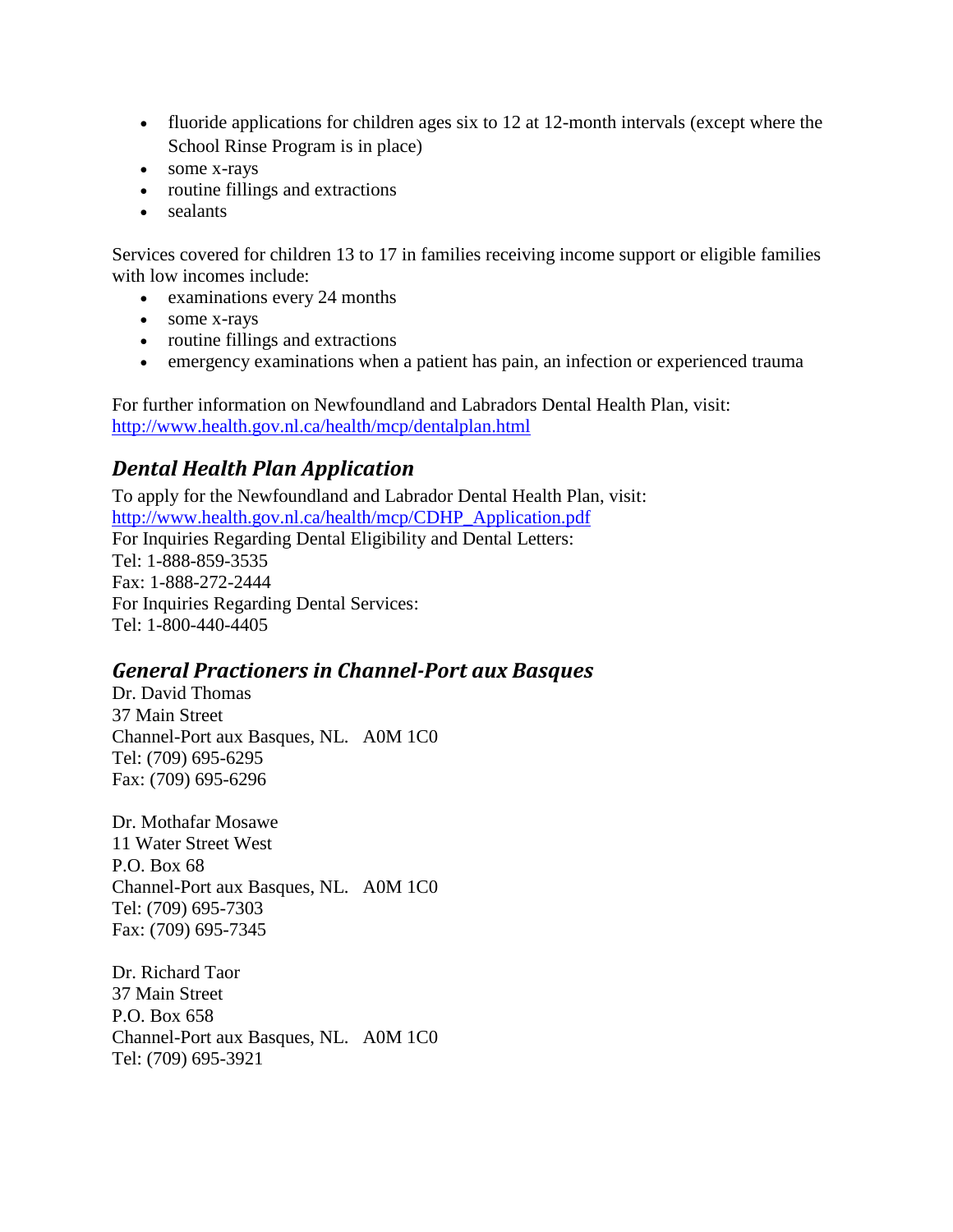Fax: (709) 695-7946

Dr. Tamazadeene Razaik 11 Water Street West P.O. Box 370 Channel-Port aux Basques, NL. A0M 1C0 Tel: (709) 695-2196 Fax: (709) 695-2198

Dr. Tawfik Husni 11 Water Street West Channel-Port aux Basques, NL. A0M 1C0 Tel: (709) 695-3303 Fax: (709) 695-3342

Dr. Wendy Graham 37 Main Street P.O. Box 10 Channel-Port aux Basques, NL. A0M 1C0 Tel: (709) 695-7775 Fax: (709) 695-5757

#### *Massage Therapy*

South West Coast Massage Clinic 3-9 Bar Haven Drive Channel-Port aux Basques, NL. A0M 1C0 Tel: (709) 695-9333

#### *Optometrists*

Dr. Douglas Cote 27 Grand Bay Road; Suite 3 P.O. Box 1209 Channel-Port aux Basques, NL. A0M 1C0 Tel: (709) 695-2169 Fax: (709) 695-2160

#### *Dentists*

Dr. Dulach O"Brien 37 Main Street P.O. Box 1150 Channel-Port aux Basques, NL. A0M 1C0 Tel: (709) 695-7557 Fax: (709) 695-3061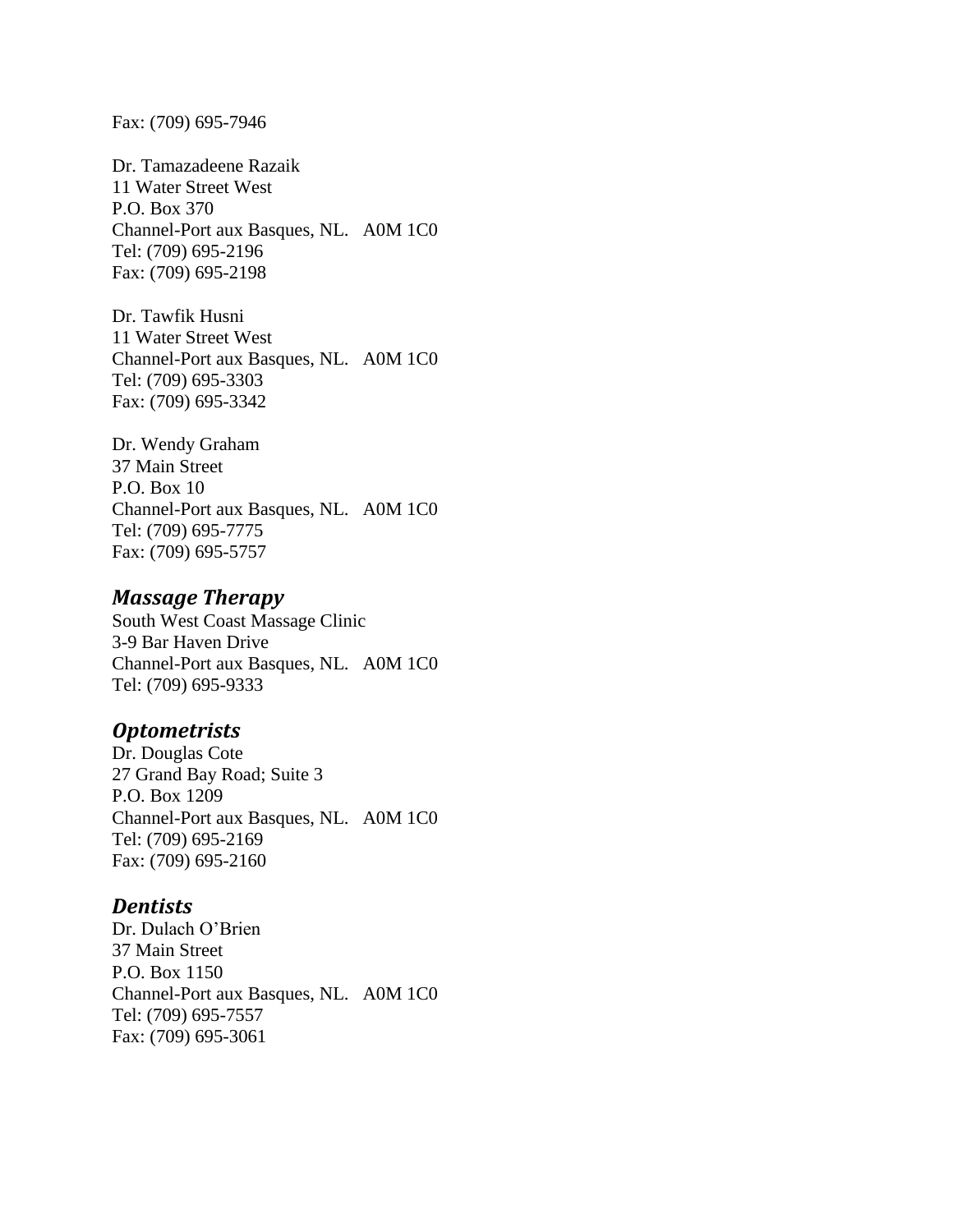# **Getting Settled**

To assist newcomers to the community and country, there are various services available through the provincial, federal and municipal governments, as well as additional community organizations.

Two organizations that are specifically designed to helping newcomers to Newfoundland and Labrador are:

# *The Association for New Canadians (ANC)*

The ANC is a non-profit, community based organization dedicated to the provision of settlement and integration services for immigrants and refugees. For nearly 30 years, the Association for New Canadians has provided settlement assistance as well as programs and services to support all aspects of newcomer integration. Some of the services offered by the ANC include ESL language training and career related services to assist newcomers integrating to the province.

P.O. Box 2031; Station C 144 Military Road St. John"s, NL. A1C 5R6 Tel: (709) 722-9680 Fax: (709) 754-4407

### *The Office of Immigration and Multiculturalism (OIM)*

The OIM office for Newfoundland & Labrador provides leadership on all matters relating to Immigration and Multiculturalism and is actively engaged in the promotion of Newfoundland and Labrador as the premier destination of choice in Canada for immigrants.

Tel: (709) 637-2313 Fax: (709) 637-2931 Web: [www.nlimmigration.ca](http://www.nlimmigration.ca/) Web: [www.nlpnp.ca](http://www.nlpnp.ca/) Email: [immigration@gov.nl.ca](mailto:immigration@gov.nl.ca)

### *Learning English*

Language training is an extremely important element in helping newcomers transition into a new community or country. Whether its English language training or French, it can be one of the main contributing factors in attracting and retaining immigrants.

The Town of Channel-Port aux Basques does not currently possess an Enhanced Language Training program, however, the post secondary institutions in the region offer ESL training.

### *The College of the North Atlantic*

The College of the North Atlantic is one of Newfoundland and Labradors public colleges and one of the largest post-secondary institutions in the Atlantic Provinces. The college in Channel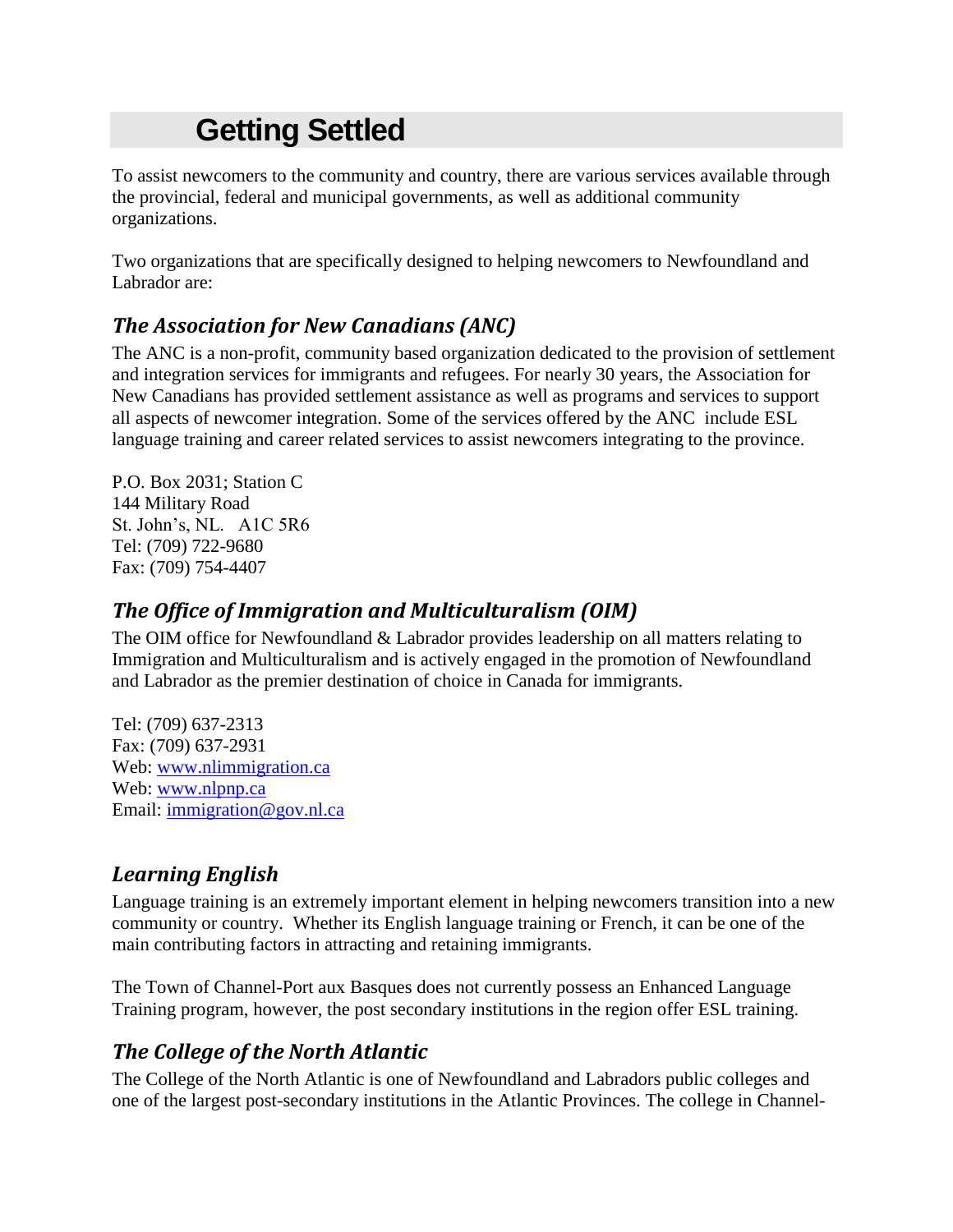Port aux Basques does not offer a basic ESL Program. The nearest CNA location to offer the ESL program is the Corner Brook campus. Individuals must have some knowledge of the English language in order to register. Any individual who does not have any knowledge of English would have to be taught by either a private tutor or an individual from the Literacy Council. The program usually runs from September to June, is part of the Adult Basic Education (ABE) Level I course and is free of charge.

Some of the colleges also offer Intensive ESL programs yearly to individual desiring to 'teach' English as a Second Language. They offer short courses that are approximately 6 weeks long usually in the month of May or the summer. The programs are offered at 5 levels including beginner, Intermediate I, Intermediate II, Advanced I or Advanced II. This program is self-paced and can be started at any level and completed at any speed. All instructors are highly qualified and have standing achievement for Teaching English as a Second Language (TESL).

College of the North Atlantic P.O. Box 760 59 Grand Bay Road Channel-Port aux Basques, NL. A0M 1C0 Tel: (709) 695-3343 Fax: (709) 695-2963 Website: [www.cna.nl.ca](http://www.cna.nl.ca/)

### *Newfoundland and Labrador Laubach Literacy Council (NLLLC)*

The Newfoundland and Labrador Laubach Literacy Council is a non-profit, volunteer organization that helps all individuals in the province reach their literate potential. This organization provides free, confidential tutoring to adults in reading, writing, speaking, listening, numeracy and other skills. The main headquarters is located in Corner Brook, Newfoundland, approximately 200km from Channel-Port aux Basques.

Newfoundland & Labrador Laubach Literacy Council 141 O"Connell Drive Corner Brook, NL A2H 6H6 Telephone: (709) 634-5081 1-800-863-0373 Website:<http://www.nald.ca/nlllc/>

#### **Additional Helpful Links to Getting Settled:**

Refugee and Immigrant Advisory Council (RIAC) [www.riac.ca/](http://www.riac.ca/)

# **Education**

One of the benefits of immigrating to Canada is access to a free primary education system for all children. Information on educational services offered in Channel-Port aux Basques allows newcomers a background in local education system and programming offered. New-comers like to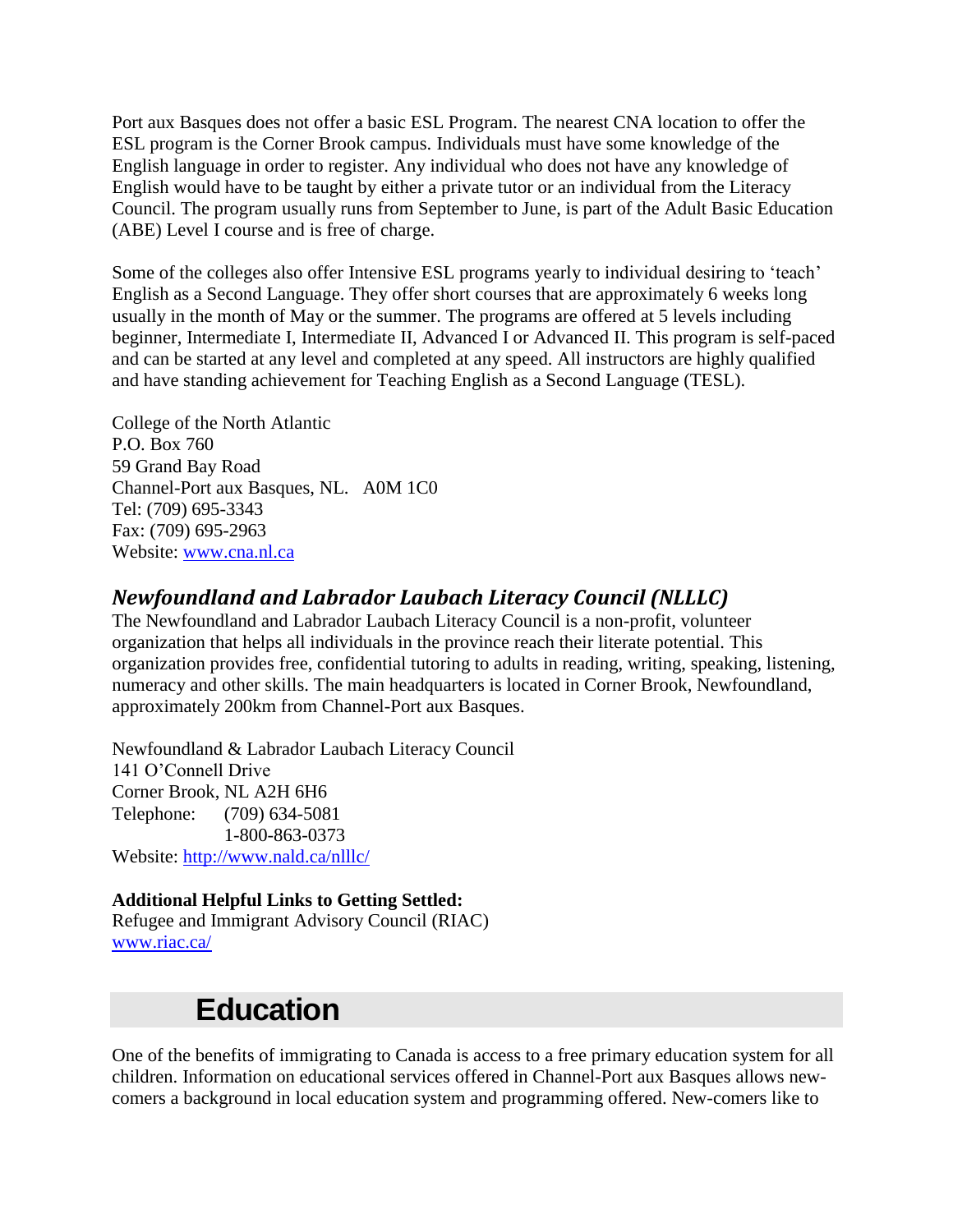be in easy reach of facilities including elementary, secondary and post-secondary institutions. Many individuals may be attracted to a community solely upon the number of nigh-caliber educational amenities.

### *Educational Information*

The province of Newfoundland and Labrador offers free public education to all Canadian citizens and permanent residents less than 18 years of age. Parents of children are responsible for school supplies and school uniforms; however, the uniforms are only worn for Band and Sports teams.

Registration for elementary and secondary schools usually takes place several months prior to the school year. In order to register, an individual must contact the particular school their child wishes to attend and find out all the registration details. Certain schools may charge an administration fee for the registration of a child. There are a number of different schooling options available in Newfoundland and Labrador educational system. A child may enter a public, English, French Immersion, Francophone or Private institution. Those parents that may want to home school can also have that option in this province.

The town of Channel-Port aux Basques offers residents easy access to both elementary and secondary schools. Most children start their schooling at the age of 5 in the province where they begin at Kindergarten level. In the kindergarten level, children attend 5 days of either morning of afternoon classes. As a child gets older, they will continue to attend elementary school grade 1 to Grade 6 (ages 6-12). High school is from Grade 7 - Grade 12 (ages 13-18). All elementary and secondary schools in Channel-Port aux Basques overseen by the Western School District

# *St. James Elementary School (Kindergarten-Grade 6)*

The community of St. James Elementary School is committed to providing a caring environment, developing the qualities of self-esteem, creative thinking, a love for learning, and a respect for self and others realizing that quality education is an individual lifelong process involving physical, spiritual, emotional and social development to produce happy responsible citizens. St. James Elementary School has 327 children enrolled with 23 teachers providing instruction. This school has been established since 1975 and continues to maintain academic excellence. Woodland offers children the following services:

- English Instruction
- French Classes
- Special/Supportive Services
- Guidance Counseling
- Physical Education

St. James Elementary School P.O. Box 1060 Port aux Basques , NL. A0M 1C0 Tel: (709) 695-3186 Fax: (709) 695-9589 Website: [www.sje.k12.nf.ca](http://www.sje.k12.nf.ca/)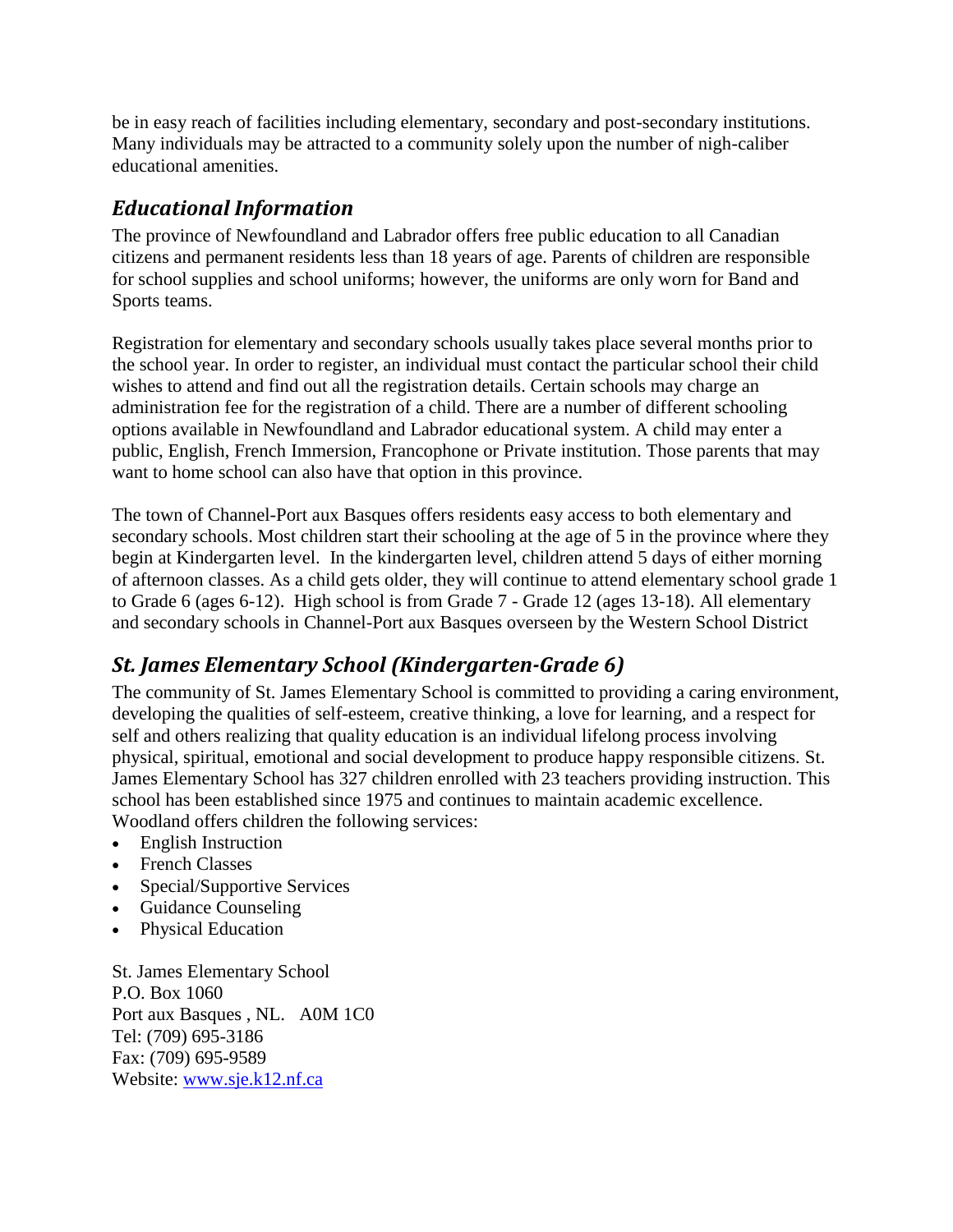### *St. James Regional High (Grade 7-12)*

St. James Regional High Schools' mission is to foster the intellectual, social, emotional, and moral development of each student, and to encourage lifelong learning by working with the school community to provide a safe and healthy learning environment. There are approximately 24 staff members at the school teaching courses such as English studies, mathematics, industrial arts, computer technology, social studies, art, physics, biology, chemistry, workplace safety, music, physical education and fine arts. St. James Regional High offers:

- English Instruction
- French Classes
- Skill Trades
- Special/Support Services
- Guidance Counseling

St. James Regional High School P.O. Box 910 Port aux Basques, NL. A0M 1C0 Tel: (709) 695-3551 Fax: (709) 695-9704 Website: [www.sjrh.k12.nf.ca](http://www.sjrh.k12.nf.ca/)

### *Youth Centre*

The Gauge is a youth centre is operated by the Gateway Community Youth Network in Channel-Port aux Basques. This facility is open to youth ages 12 to 18 and offer recreation based programming. Various personal development and skills oriented programming are available for youth and the centre offers a relaxing atmosphere to socialize with others.

25 Grand Bay Road P.O. Box 626 Tel: (709) 695-6901

### *Post Secondary*

#### **History**

 A number of District Vocational Schools were established throughout Newfoundland and Labrador in 1964 with one located in Channel-Port aux Basques. This school offered training in a variety of trades. The local college allowed students to participate in programs close to home instead of traveling to Corner Brook or St. John"s for post secondary education. For over 45 years the local college has offered skilled trade and university preparatory course offerings.

### **The College of the North Atlantic**

The College of the North Atlantic is the Newfoundland and Labradors public college system and is one of the largest post-secondary institutions in the Atlantic Provinces. The college in Channel-Port aux Basques offers full time credit course registration with approximately 140 students per semester, with additional 25 registered part-time. The college also has upwards of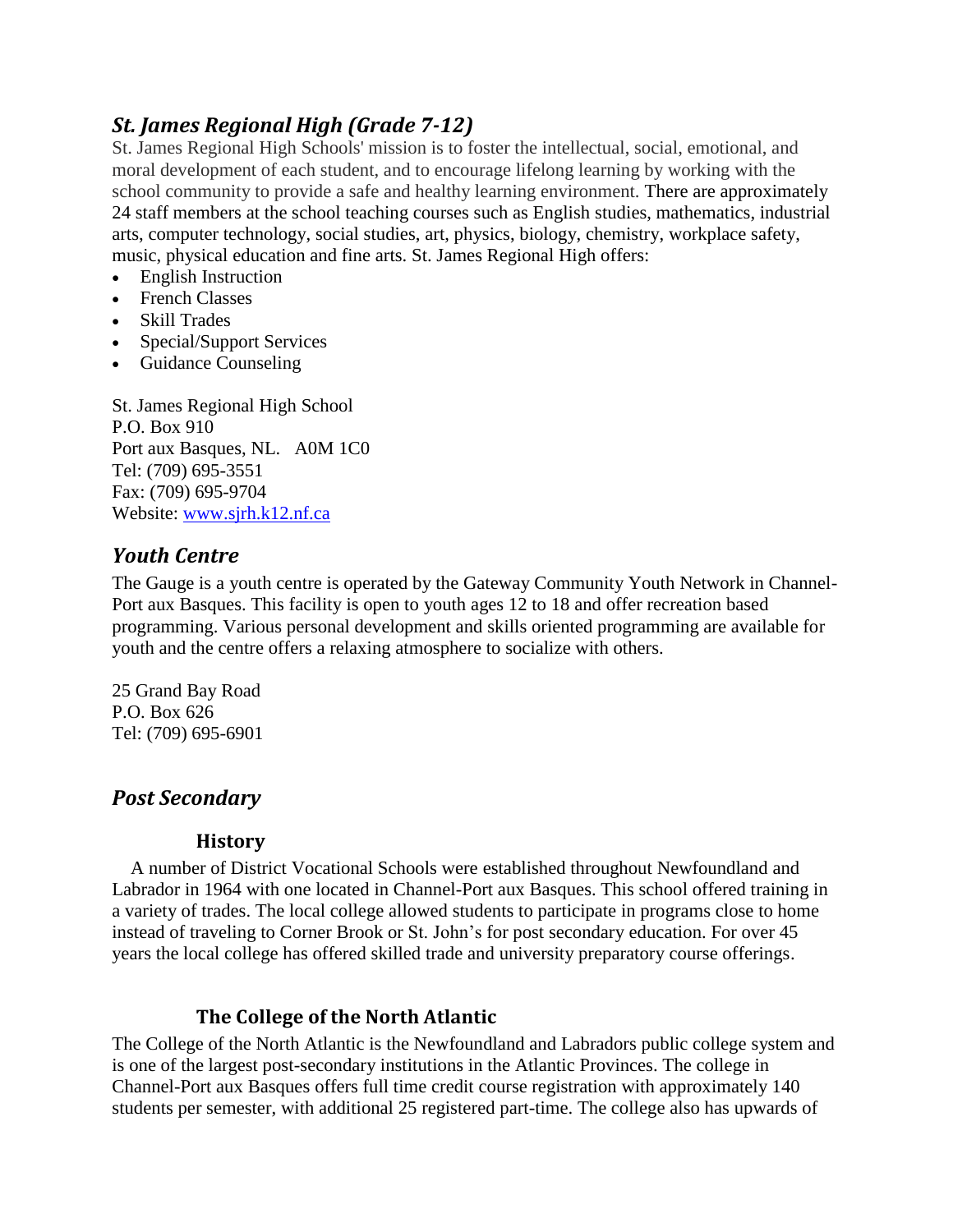200 students participating in the Continuing Education evening courses. The Port aux Basques Campus offers the following programs:

- o Welding
- o Metal Fabricator
- o Non-Destructive Testing (NDT) Technician
- o Business Administration
- o Office Administration
- o Cabinet Making
- o Adult Basic Education
- o Marine Hospitality
- o Personal Care Attendant
- o Heavy Equipment Operator

The College of the North Atlantic offers an open admission policy. Students are admitted into various programs on a first come first serve basis as assessed by the date of receipt of their application and on the provision that the candidates meet the minimum qualifications prescribed.

P.O. Box 760 59 Grand Bay Road Port aux Basques, NL. A0M 1C0 Tel: (709) 695-3343 Fax: (709) 695-2963 Website: [www.cna.nl.ca/campus/pab](http://www.cna.nl.ca/campus/pab)

# **Newfoundland Food**

There is no better way to experience Newfoundland than by sampling the province"s traditional food, and there are some delicious and interesting items on the menu. If you have never had a good old Newfoundland scoff, you"re in for an unforgettable experience.

Newfoundlanders are well known for their cooking abilities and serving up a variety of dishes as interesting as the land. Newfoundland prepares its dishes with the freshest ingredients from their oceans, lakes, rivers, game, plants and gardens. Lobster, Cod, Caribou, Salmon, Moose can all be served up as tasty recipes that have been used for generations.

Some of these famous Newfoundland items include colcannon, doughboys, pea soup, salt fish and brewis, toutons, and cod tongues. Many Newfoundlanders enjoy dishes including delicious Jigg"s dinner which is made up of beef stew, cabbage, turnip and potatoes followed by Figgy Duff pudding as a desert. Newfoundland and Labrador"s cuisines include Salmon Ravioli, Braised Rabbit Pie, Caribou Bourguignon, and Bakeapple Cheesecake.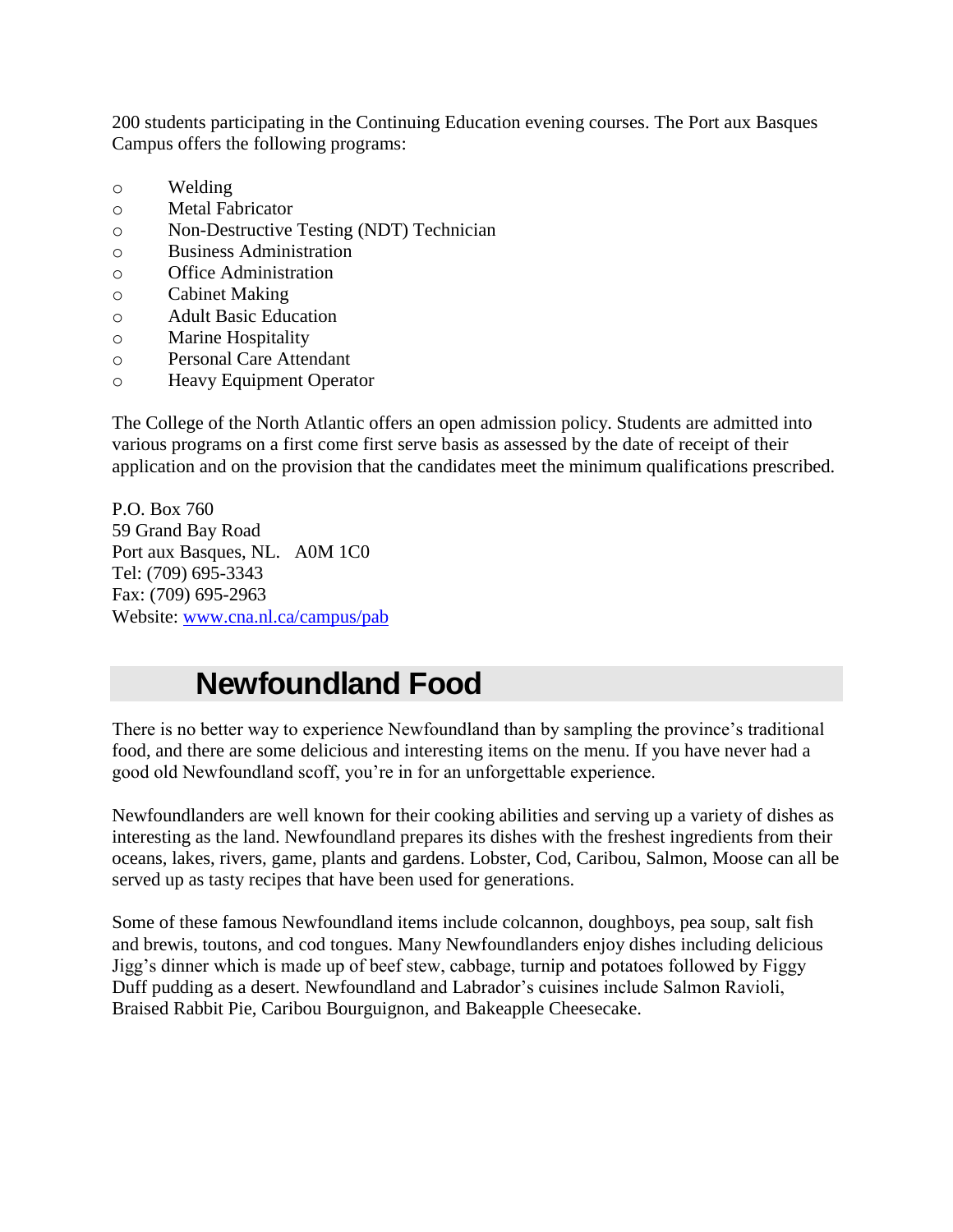# **Religion**

For most individuals, religion or worship is an important part of their life as well as their society and culture. How an individual perceives religion depends upon their personal beliefs and cultural views. These beliefs offer people something to hold onto in times of trouble or indecision with the idea that a higher power exists somewhere in the universe.

A study conducted by Statistics Canada in 2002, demonstrates the importance of religion to ones life by region of residence. The survey resulted in the Atlantic Provinces viewing religion to be of highest importance to residents, with 54% compared to other regions of Canada. The study also verified the important of religion to ones life by immigration status. This ethnic diversity survey put fourth results whereby individuals immigrated to Canada before 1982 felt a high importance (55%) of religion while those who immigrated in 1982-2001 also felt a high importance of religion with 57%.

The town of Channel-Port aux Basques offers a variety of denominational and nondenominational churches for individuals to choose and practice their religious beliefs. Churches in the area include the following:

- Anglican Church (St. James" Anglican Church & St. Paul"s Anglican Church)
- Roman Catholic Church
- Pentecostal Church
- Salvation Army
- United Church of Canada
- Jehovah"s Witness

St. James" Anglican Church 5 Church Lane P.O. Box 178 Port aux Basques, NL. A0M 1C0 Tel: (709) 695-2256/2592 Fax: (709) 695-7996 Email: [stjamesanglicanchurch@nf.sympatico.ca](mailto:stjamesanglicanchurch@nf.sympatico.ca) St. Paul"s Anglican Church 43 Grand Bay Road Port aux Basques, NL. A0N 1K0 Tel: (709) 695-2518

Faith Pentecostal Tabernacle 87 LeGrow Street P.O. Box 371 Port aux Basques, NL. A0M 1C0 Tel: (709) 695-2309 Fax: (709) 695-2602 Website: [www.fptabernacle.com](http://www.fptabernacle.com/)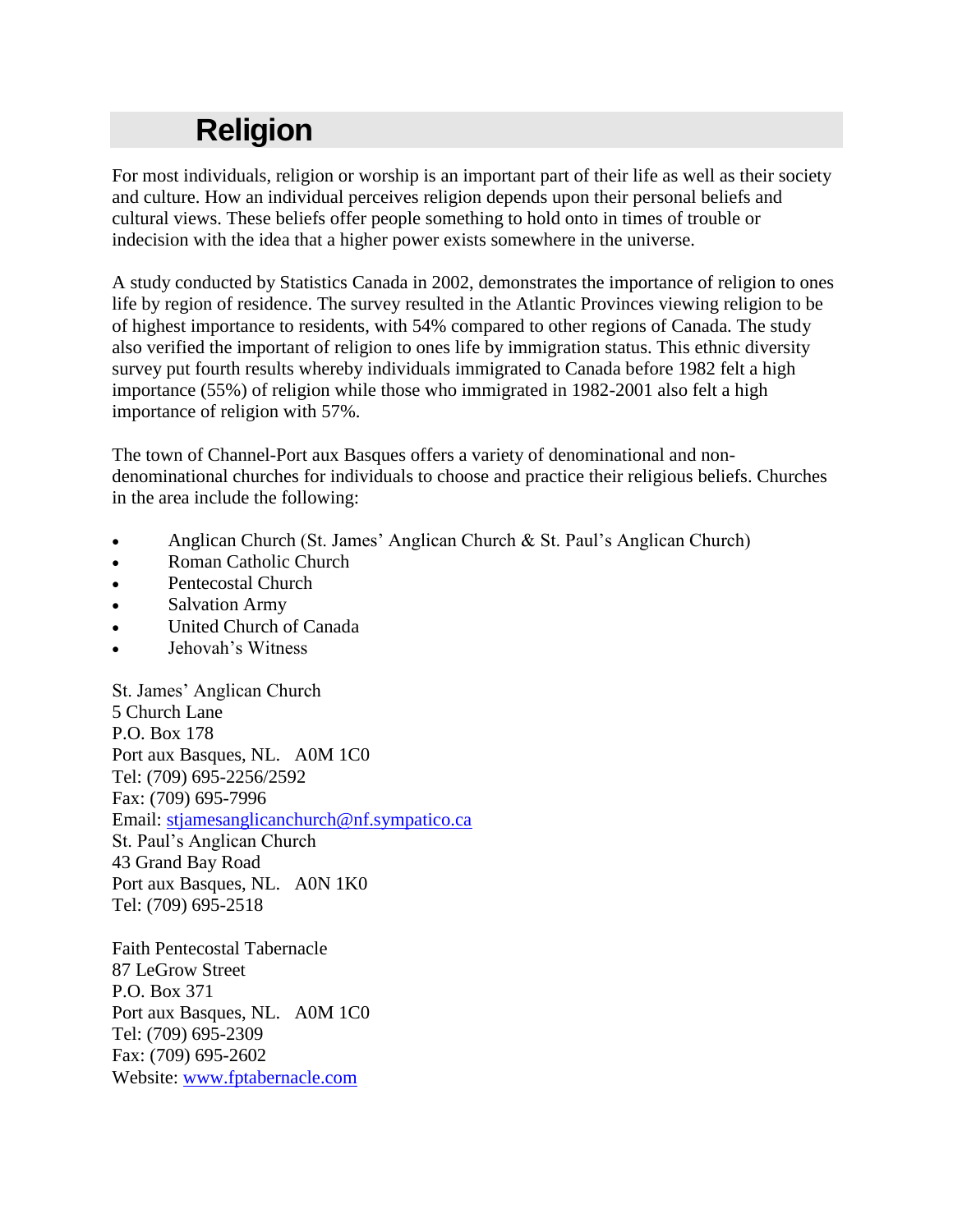Salvation Army P.O. Box 620 Port aux Basques, NL. A0M 1C0 Tel: (709) 695-7152 Email: [saportauxbasques@nf.aibn.com](mailto:saportauxbasques@nf.aibn.com)

Wesley United Church P.O. Box 58 Port aux Basques, NL. A0M 1C0 Tel: (709) 695-3434 Email: [wesleychurch@nf.aibn.com](mailto:wesleychurch@nf.aibn.com)

Kingdom Hall of Jehovah"s Witness 49 LeGrow Street P.O. Box 2388 Port aux Basques, NL. A0M 1C0 Tel: (709) 695-3475

# **Communication**

Upon arrival to the province of Newfoundland and Labrador, it is your responsibility to arrange for telephone and internet services in your residence. Normally, companies will charge an installation fee and then you will be billed monthly depending on the telephone/internet package you choose from. Another option is to have a mobile or cellular phone as this is available in most parts of the province. Residents of Channel-Port aux Basques can choose from a variety of regular and specialized telephone networks, cellular communications packages, television, and internet services.

#### *Service Providers*

BellAliant Services: Satellite Television, Cellular, Internet 1 Morris Street P.O. Box 208 Port aux Basques, NL. A0M 1C0 Tel: (709) 695-4850 Fax: (709) 695-3132 Website: [www.bellaliant.net](http://www.bellaliant.net/)

Rogers Services: Television 87 Grand Bay West Road P.O. Box 219 Port aux Basques, NL. A0M 1C0 Tel: (709) 695-9514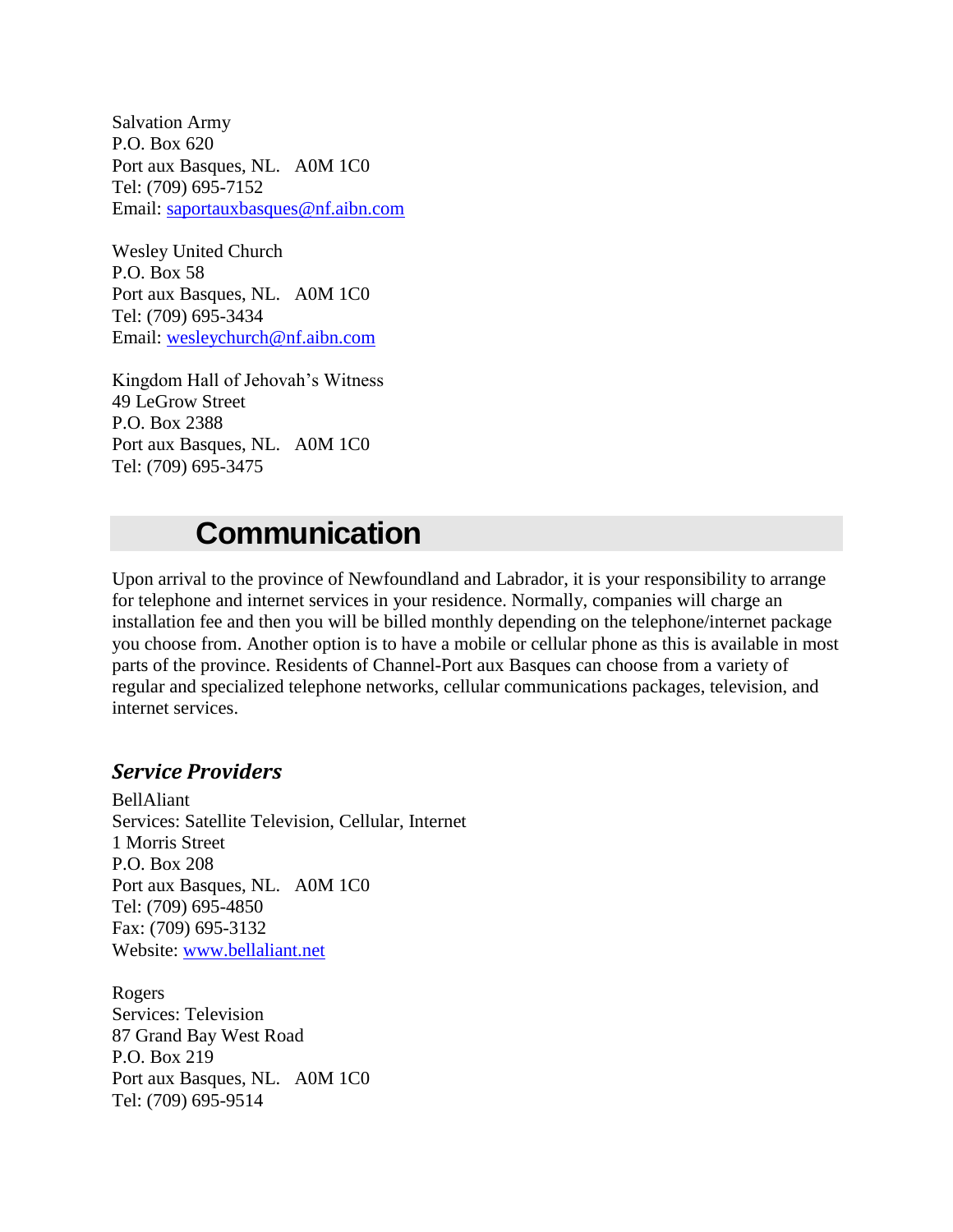Fax: (709) 695-9383 Email: [christina.hayward@rci.rogers.com](mailto:christina.hayward@rci.rogers.com) Website: www.rogers.com

# **Transportation**

Channel-Port aux Basques is situated on the Southwest Coast of the island of Newfoundland. Transportation within the community and throughout the region will require the use of a personal vehicle or taxi. Public transportation is not available within the community. The travel distance to other regional centres are indicated in the chart below.

| Distance Chart Holli Chamiei-Fort aux Basques |               |                                 |  |
|-----------------------------------------------|---------------|---------------------------------|--|
| <b>Community</b>                              | Distance (km) | <b>Approximate Driving Time</b> |  |
| Stephenville                                  | 170km         | 1hour, 48 minutes               |  |
| <b>Corner Brook</b>                           | 220km         | 2 hours, 15 minutes             |  |
| Deer Lake                                     | 267km         | 2 hours, 42 minutes             |  |
| <b>Grand Falls-Windsor</b>                    | 478km         | 4 hours, 51 minutes             |  |
| St. John's                                    | 910km         | 9 hours, 35 minutes             |  |

Distance Chart from Channel-Port aux Basques

#### *Taxis*

Gateway Taxi 28 Main Street Port aux Basques, NL. A0M 1C0 Tel: (709) 695-3333

Scott's Taxi Main Street Port aux Basques, NL. A0M 1C0 Tel: (709) 695-7777

### *Vehicle Dealerships*

If you are an individual who possesses a valid Canadian driver"s license, you can purchase a new or used vehicle. There are several dealerships in Channel-Port aux Basques available.

City Chrysler 24 High Street P.O. Box 2070 Port aux Basques, NL. A0M 1C0 Tel: (709) 695-7007 Fax: (709) 695-7538

Humber Motors Ford Grand Bay West Road P.O. Box 996 Port aux Basques, NL. A0M 1C0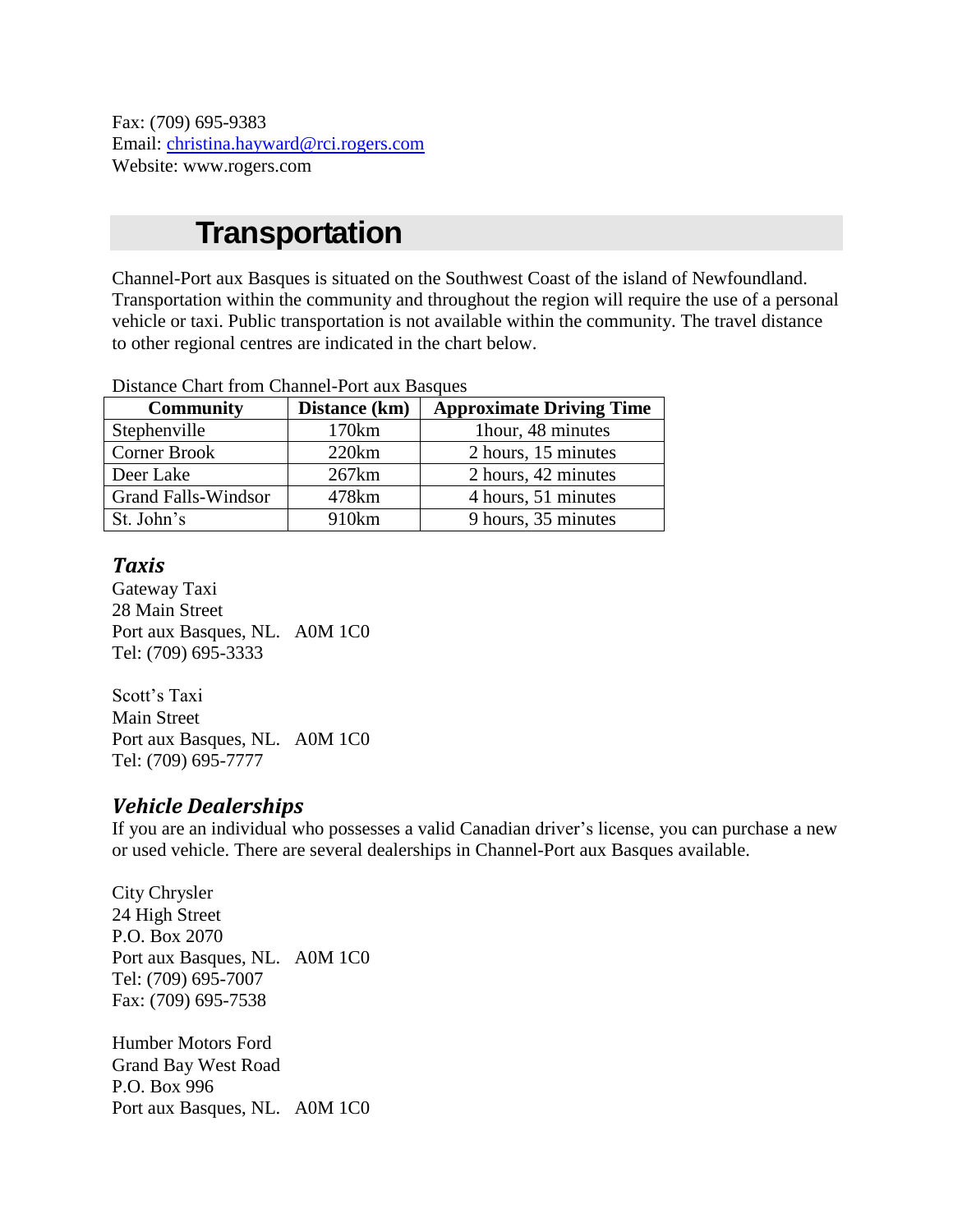Tel: (709) 695-7212 Fax: (709) 695-9468 Website: [www.humbermotorsford.ca](http://www.humbermotorsford.ca/)

Woodward Motors 1-3 Grand Bay West Road P.O. Box 550 Port aux Basques, NL. A0M 1C0 Tel: (709) 695-7363 Fax: (709) 695-7437

# **Travel Within Newfoundland & Labrador**

The province of Newfoundland and Labrador is connected to the world land, sea and air transportation. Labrador is connected to mainland Canada and separate from the island of Newfoundland. The island portion of the province is home to the province"s capital city, St. John"s and is situated in the Atlantic Ocean with connection by sea and air transportation.

### *Ferry Services*

The province has several ferry services which connect the island portion of Newfoundland to Labrador and mainland Canada. Marine Atlantic provides year-round passenger and vehicle ferry service from two ports in Newfoundland to Nova Scotia. The first route is a year-round 96 nautical mile daily ferry between Channel-Port aux Basques, Newfoundland and North Sydney, Nova Scotia. The second route is a 280 nautical mile tri-weekly ferry service that runs between Argentia, Newfoundland and North Sydney, Nova Scotia. This route is only available between Mid-June until late September.

For additional information on Marine Atlantic ferry schedules, fares, and payment options, please visit: [www.marine-atlantic.ca](http://www.marine-atlantic.ca/)

### *Airport Services*

There are five airports on the island portion of Newfoundland and two airports in Labrador. Through various airports, Newfoundland and Labrador accommodates international commercial flights, military aircrafts, air cargo, transshipment, corporate and private aircrafts. Canadian customs services are also available at specified airports. For air services and carriers, please see the following airport website.

Gander International Airport (YQX): [www.ganderairport.com](http://www.ganderairport.com/) St. John"s International Airport (YYT): [www.stjohnsairport.com](http://www.stjohnsairport.com/) Deer Lake Airport (YDF): www.deerlakeairport.com Stephenville Airport (YJT): [www.cyjt.com](http://www.cyjt.com/) St. Anthony (YAY): [www.tc.gc.ca/eng/atlantic/air-airports-st\\_anthony-menu-1288.htm](http://www.tc.gc.ca/eng/atlantic/air-airports-st_anthony-menu-1288.htm)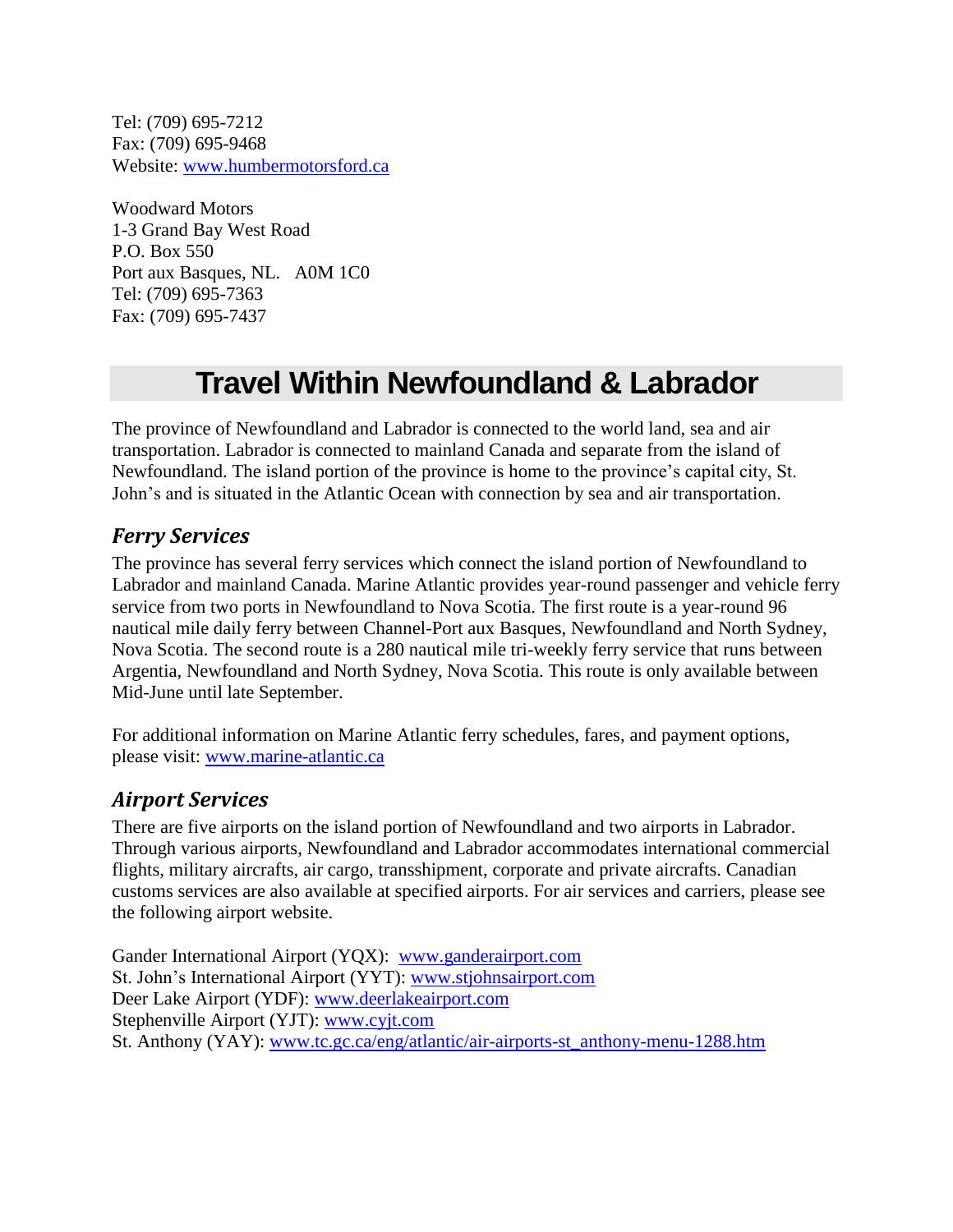| <b>Airport Location</b> | Distance (Km) | <b>Approximate Driving Time</b> |
|-------------------------|---------------|---------------------------------|
| Stephenville            | 165 km        | 1hour, 45 minutes               |
| Deer Lake               | 272 km        | 2 hours, 47 minutes             |
| Gander                  | 578 km        | 6 hours, 7 minutes              |
| St. Anthony             | 633 km        | 7 hours, 24 minutes             |
| St. John's              | 912 km        | 9 hours, 37 minutes             |

### *Distance to Local Airports*

### *Bus Service*

DRL Coachlines offers commercial bus transportation between Channel-Port aux Basques and St. John"s daily. Multiple pick-up and drop-off points are located across the island for passenger convenience. Meal and lunch stops are taken at select times throughout the voyage. Fares for travel are dependent on the distance of the voyage. DRL Coachlines operate every day of the calendar year.

DRL Coachlines Ltd. 361 Main Street Triton, NL. A0J 1V0 Tel: 1-888-263-1854 Tel: (709) 263-2163

# **Banking**

Moving to a new country or community can involve using an entirely new monetary system. The official Canadian currency is the Canadian Dollar  $(\$)$ . One dollar is equal to 100 cents  $(\phi)$ . When arriving in Canada, new residents will notice how the money system is written in several ways. To demonstrate:

\$1.33= One Dollar and 33 cents  $$0.33 = 33 \text{ cents}$  $33¢=33$  cents

Canadian currency consists of both coins and paper money, known as bills. While there are six forms of coins, each has a different size, markings and shape so they can be easily identified. All paper money is the same size yet different in color and includes Braille for the visually impaired.

For newcomers to Canada, it is advisable to have a small quantity of Canadian Currency prior to arriving in the country. This will allow for small purchases and emergency savings on hand for the initial days of arrival.

In Canada, most individuals have bank accounts where they are able to store their money and savings. Using a bank can ensure that your money is safe, secure and unable to be stolen.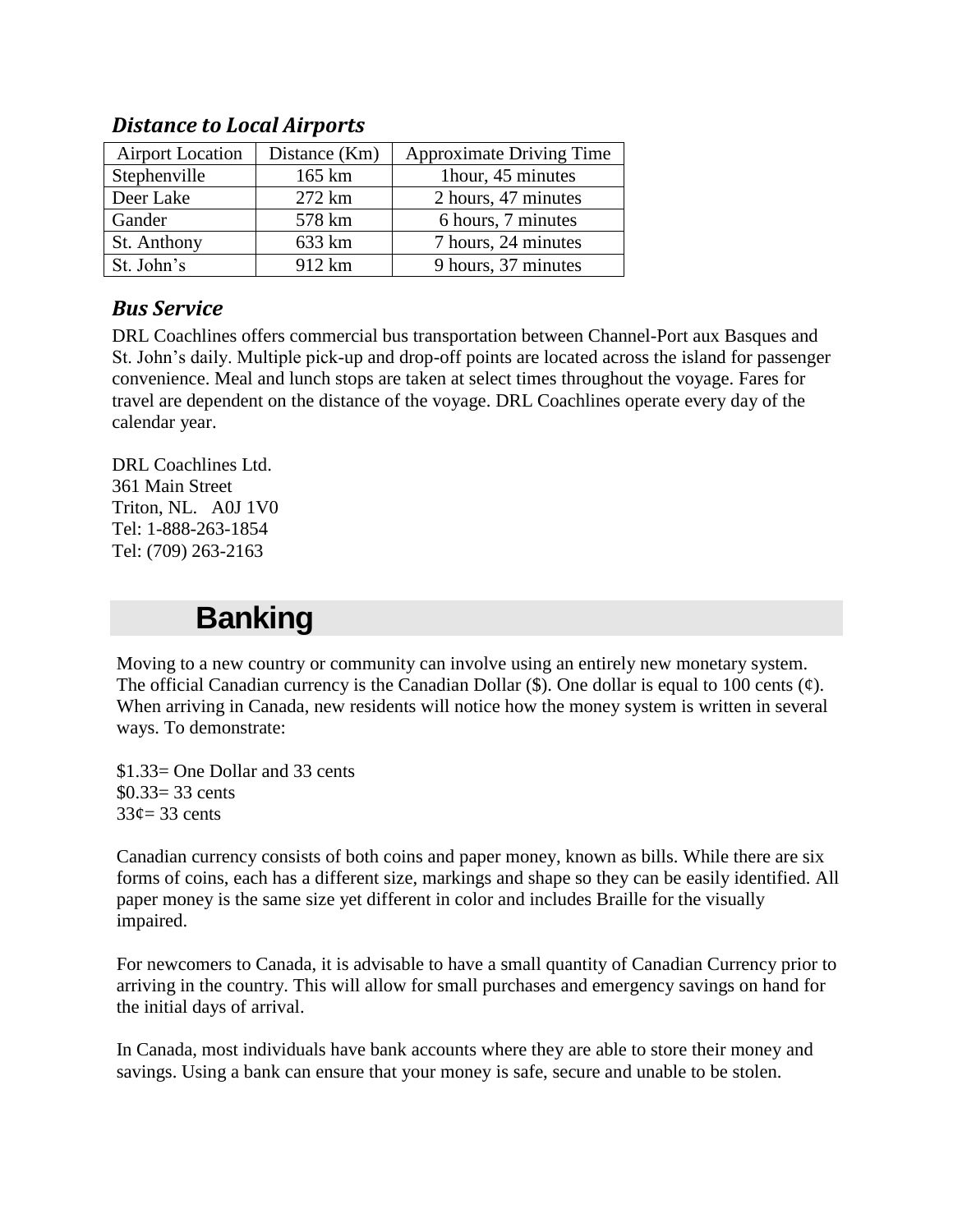### *Debit Cards*

Debit cards are referred to as check cards or ATM cards. These cards look like credit cards but they operate similar to a personal check or cash and require a Personal Identification Number (PIN) to access funds. They are means of paying now as opposed to credit cards which require the individual to pay later. Once a debit card is used, your associated checking or savings account is deducted instantaneously. Many individuals choose to use debit cards as opposed to cash because the card can be easily carried with you and doesn"t involve carrying large amounts of money. Debit cards are widely accepted at most locations, including grocery stores, retail stores, gasoline stations and restaurants.

#### **Tips to Using Debit Card Responsibly**

- If you debit card is stolen or lost, report to your financial institution immediately
- If you suspect your card is being used fraudulently, report to your financial institution
- Keep receipts from debit card transactions
- Memorize your PIN, do not carry it with your card
- Never provide your PIN number to anybody else
- Always be aware of how much money is in your bank account
- Keep all receipts in one place

### *Credit Cards*

In addition to cash and debit cards, most businesses accept credit cards as payment for purchases. Larger purchases acquired through a credit card can make the transaction easy and safe. Credit cards are widely accepted throughout Channel-Port aux Basques to provide an additional payment method and allow the user to select the most appropriate payment option for the purchase. The use of credit cards has multiple advantages:

- They allow an individual to purchase larger items without paying any interest until the due date
- Monthly statements allow an individual to keep track of their spending
- Usages of these cards allow added security and convenience
- They can be essential to purchasing certain items and services such as a cell phone, renting a vehicle or online buying

All banks in Newfoundland and Labrador offer a variety of banking services, with three of these established banks to choose from in Channel-Port aux Basques.

Leading Edge Credit Union 27 Grand Bay Road P.O. Box 680 Port aux Basques, NL. A0N 1K0 Tel: (709) 695-7000 Fax: (709) 695-7014 Website: [www.lecu.ca](http://www.lecu.ca/)

Bank of Nova Scotia 176 Caribou Road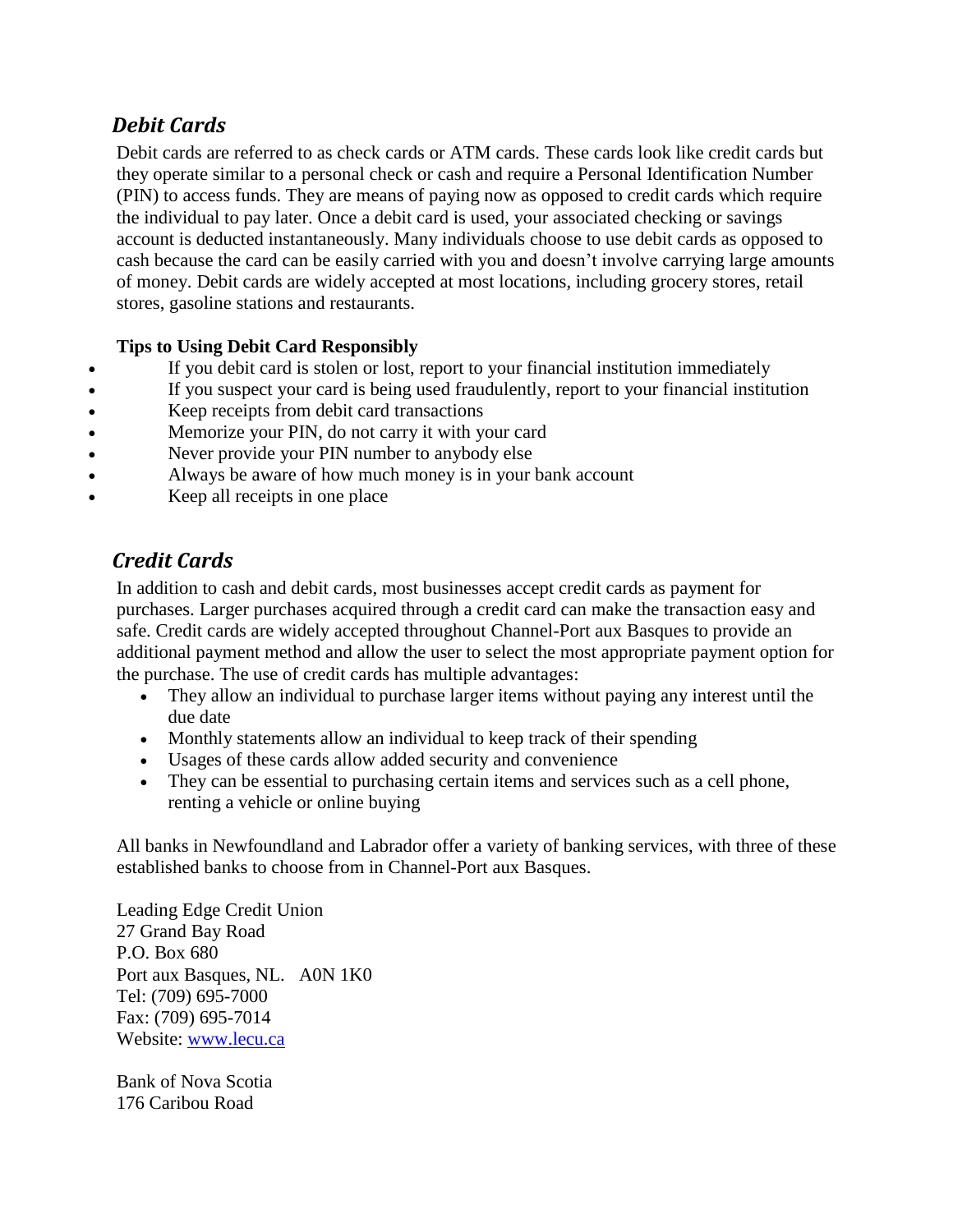P.O. Box 670 Port aux Basques, NL. A0M 1C0 Tel: (709) 695-5630 Fax: (709) 695-9736 Website: [www.scotiabank.com](http://www.scotiabank.com/)

Bank of Montreal 33 Main Street P.O. Box 1300 Port aux Basques, NL. A0M 1C0 Tel: (709) 695-5603 Fax: (709) 695-7867 Website: [www.bmo.com](http://www.bmo.com/)

### **Helpful Links**

Universal Currency Converter [www.xe.com/ucc](http://www.xe.com/ucc/) Royal Bank of Canada [www.rbc.com/canada/before/finances/money.html](http://www.rbc.com/canada/before/finances/money.html) History of the Canadian Dollar [www.bankofcanada.ca/en/dollar\\_book/dollar\\_book.pdf](http://www.bankofcanada.ca/en/dollar_book/dollar_book.pdf) Symbols of Canada [www.filibustercartoons.com/canguide\\_money.php](http://www.filibustercartoons.com/canguide_money.php)

# **Childcare**

When relocating to Newfoundland and Labrador, there are a number of childcare options available to parents/guardians who work and/or study. Childcare may come in multiple offerings, which can be used to suit the needs of any family.

- Private Childcare: find a person to provide care in your home and pay them
- Place your child in a Licensed Child Care Provider Home
- Place your child in a Licensed Childcare Facility
- Use the childcare centers offered at your place of study or work

### *Private Child Care*

When hiring a private child care provider, it is advisable to gather some basic information including their full name, age, date of birth, address, phone number, if they hold a valid driver's license, educational, experience, references from previous employers and any additional information you deem relevant. A letter of conduct or background check from the RCMP is also advisable. This information would be readily available if an individual is listed through a Child Care Agency. You may want to interview the potential provider and pose some of the following standard questions:

- What is your babysitting childcare experience?
- What are some of the ages of the children you have cared for?
- Do you have any other individuals that you care for now?
- Do you have your own children? How old are they?
- Do you have any special training or certificates relevant to this position?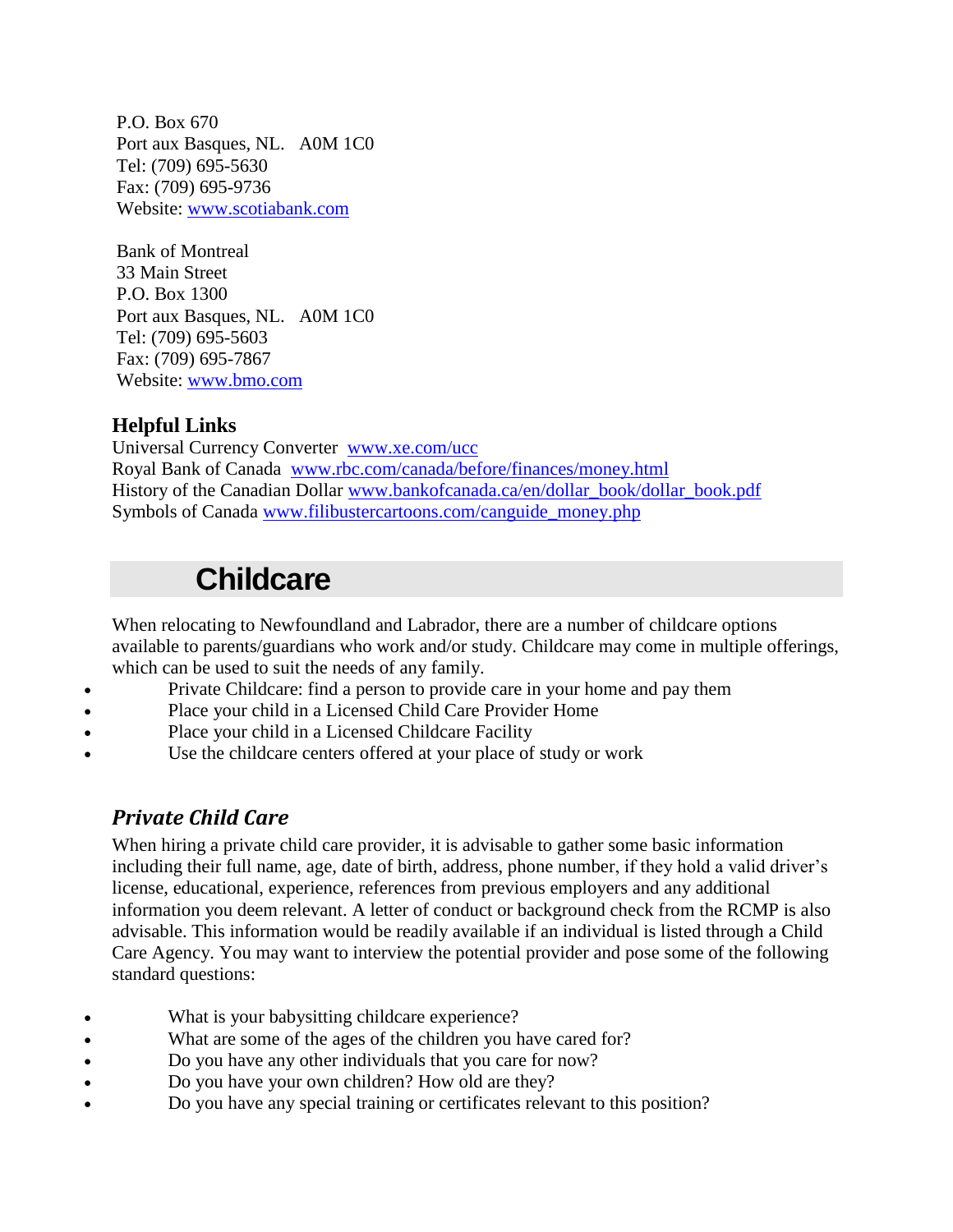- What do you like the most about caring for children?
- How would you handle an emergency situation should it arise?
- What is your approach to discipline?
- When are you available for work?
- How much do you expect to be paid per hour?
- Do you have any questions about the position?

### *Where to Find a Private Babysitter*

There are several methods to finding or advertising for a qualified child care provider in Channel-Port aux Basques:

- Advertise on the Service Canada Job Bank: [www.jobbank.gc.ca](http://www.jobbank.gc.ca/)
- Place advertisements in public locations throughout the community
- Contact the local television provider to have an advertisement issued on the community channel
- Contact the Family Resource Centre

o 7 Oceanview Drive P.O. Box 2260 Port aux Basques, NL. A0M 1C0 Tel: (709) 695-2616 Fax: (709) 695-5830

### *Licensed Child Care Home Provider*

A Licensed Child Care Provider is an individual who has received a license to operate a child care program from their home. The Government of Newfoundland and Labrador have regulations in place to monitor the providers and limit the number of children permitted under care. There are advantages and disadvantages to placing your children under the care of a Licensed Child Care Home Provider, some of which are presented below:

#### **Advantages**

- Family Atmosphere
- Flexible Hours with Part-Time Possibilities
- Consistency and Individual Attention due to smaller groups
- Approved homes can be available in various areas
- Licensed to meet and maintain minimum standards of care
- Possibility of inclusion for children that have special needs
- Reduced risk of being exposed to infection
- Receipts provided

#### **Disadvantages**

- May have limited choice in provider selection based on location
- Other children not necessarily the same age
- Possible long wait list
- "Sick child" Policies
- Possible isolation of care givers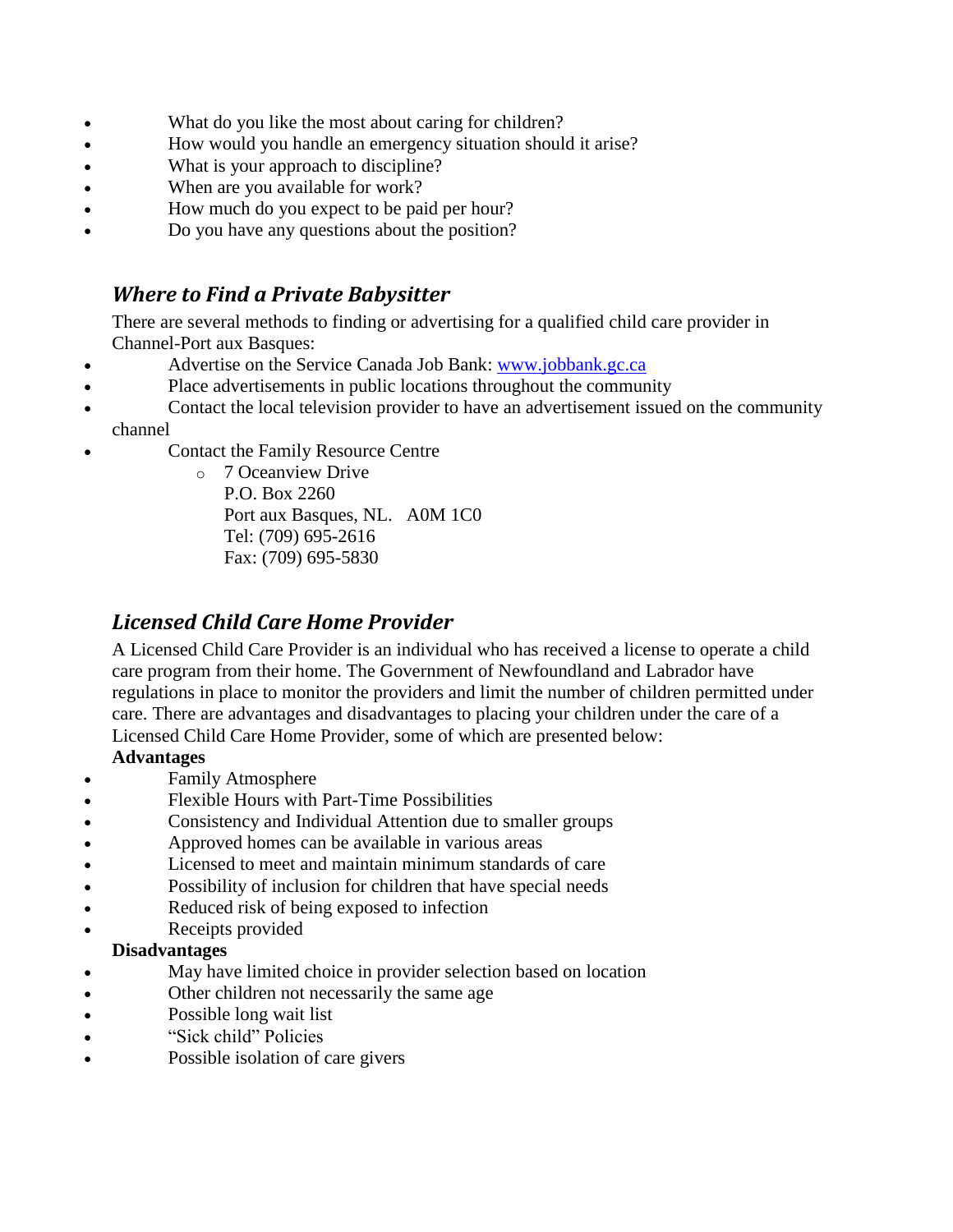# *Licensed Child Care Facility*

A Licensed Child Care Facility is a center that has been approved to operate a child care program under the guidelines and regulations set forth by the provincial Department of Family, Youth and Child Services. Below are some considerations to be made in selecting a Licensed Child Care Facility for your child.

#### **Advantages**

- Professional, Qualified Staff
- Other teachers available to offer support
- Child of the similar age are grouped together
- Child focused program and environment
- Licensed to meet and maintain minimum standards of care
- Possibility of inclusion of children with special needs
- Reliability
- Access to subsidy system in the area
- Receipts Provided

#### **Disadvantages**

- Higher child-teacher ratio
- Higher incidence of infectious disease
- May be more expensive than other means of child care
- Fixed operating hours
- Possible long waiting lists
- "Sick Child" Policies

### *Childcare Facilities in Channel-Port aux Basques*

Debbie"s Down Home Day Care Reid Street P.O. Box 331 Port aux Basques, NL. A0M 1C0 Tel: (709) 695-9331

#### **Helpful Links**

Department of Child, Youth & Family Services: [www.gov.nl.ca/cyfs/index](http://www.gov.nl.ca/cyfs/index) Improving Child Care Services for Canadian Families: [http://childcaretoday.ca/files/ADCO20child20care20paper\\_1.pdf](http://childcaretoday.ca/files/ADCO20child20care20paper_1.pdf) Childcare Resource and Research Unit: [www.childcarecanada.org/](http://www.childcarecanada.org/)

### **Child Care Benefits and Deduction Links**

Canada Child Care Tax Benefit (CCTB): [www.cra-arc.gc.ca/bnfts/cctb/menu-eng.html](http://www.cra-arc.gc.ca/bnfts/cctb/menu-eng.html) Newfoundland and Labrador Child Benefit (NLCB): [www.cra-arc.gc.ca/E/pub/tg/t4114/t4114](http://www.cra-arc.gc.ca/E/pub/tg/t4114/t4114-e.html#P300_22145) [e.html#P300\\_22145](http://www.cra-arc.gc.ca/E/pub/tg/t4114/t4114-e.html#P300_22145) Child Disability Benefit (CDB): [www.cra-arc.gc.ca/bnfts/dsblty-eng.html](http://www.cra-arc.gc.ca/bnfts/dsblty-eng.html)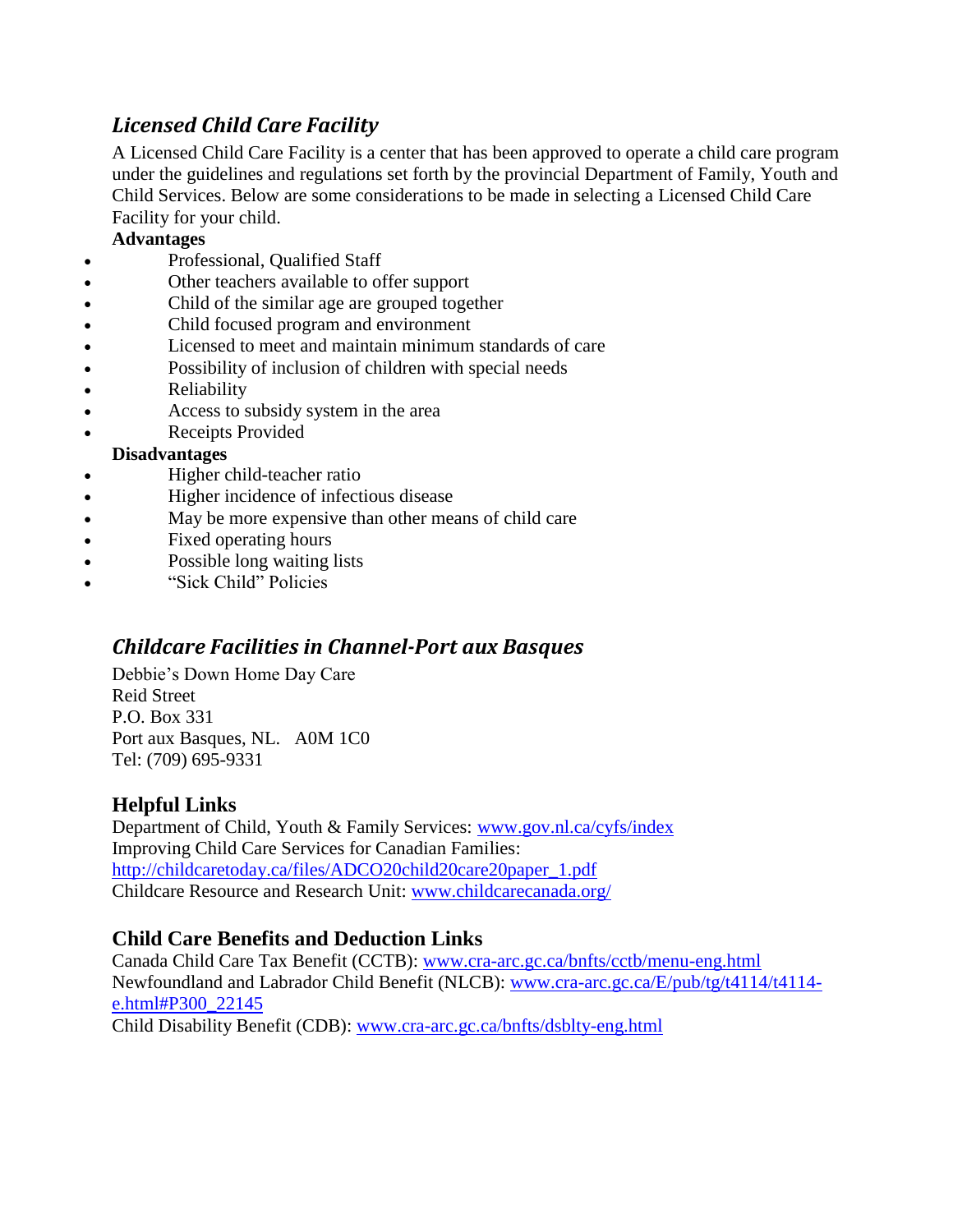# **Recreation**

The residents of Channel-Port aux Basques are very recreation oriented and are involved in numerous varieties of sports and activities. Sports including broomball, softball, ice hockey, soccer, track and field, badminton, volleyball, ball hockey, curling, bowling, basketball, baseball have all been played at a competitive level. The rich sporting tradition of the community remains today as residents are still active on the provincial and national sporting scene.

### *Bruce II Sports Complex*

The cornerstone of recreation for Channel-Port aux Basques resides at the Bruce II Sports Centre. Constructed in 1996 after fire destroyed the original Bruce Arena, this facility is a leader in recreation offerings for Newfoundland and Labrador. The facility boasts an ice rink, two curling sheets, a six lane bowling alley, a swimming pool, fitness centre and meeting facilities. Multiple organizations operate programming from the centre including figure skating, curling, bowling, swimming, aerobics, hockey and broomball. As the hub for recreation activity in the community, the Bruce II Sports Centre offers something for everyone. If you are looking to get involved in recreation within the community, contact:

200 Hardy"s Arterial P.O. Box 70 Port aux Basques, NL. A0M 1C0 Tel: (709) 695-3592 Fax: (709) 695-7683 Email: [bruce2arena@nf.aibn.com](mailto:bruce2arena@nf.aibn.com)

### *Hockey*

The first official hockey game was played in 1966 at the original Bruce Arena. This game featured Corner Brook Junior Pats versus the Glace Bay Junior Miners of Nova Scotia. The Bruce Arena was destroyed by fire in 1995 and replaced by the Bruce II Sports Complex in 1996. Today, during the winter season, individuals can watch junior hockey and support the local Mariners hockey team. These games typically take place Saturday evenings and Sunday afternoons with the purchase of a ticket. Visit [www.gomarinersgo.ca](http://www.gomarinersgo.ca/) for further information.

Minor hockey in Channel-Port aux Basques also began in the 1966 with the establishment of the Channel-Port aux Basques Minor Hockey Association. The inaugural season consisted of Nathan Kettle serving as the first President of the Association, along with Harry Anderson as first vicepresident and Reverend Bellamy as Treasurer. The first All-Newfoundland Tournament to take place in Channel-Port aux Basques was on March 28-29, 1966, as the Bruce Arena played host to the Pee Wee B division. Teams from Bell Island, Botwood, Buchans, and Clarenville played against the Port aux Basques squad. Today, many children are involved with the Channel-Port aux Basques Minor Hockey Association and register every winter to participate.

Port aux Basques Minor Hockey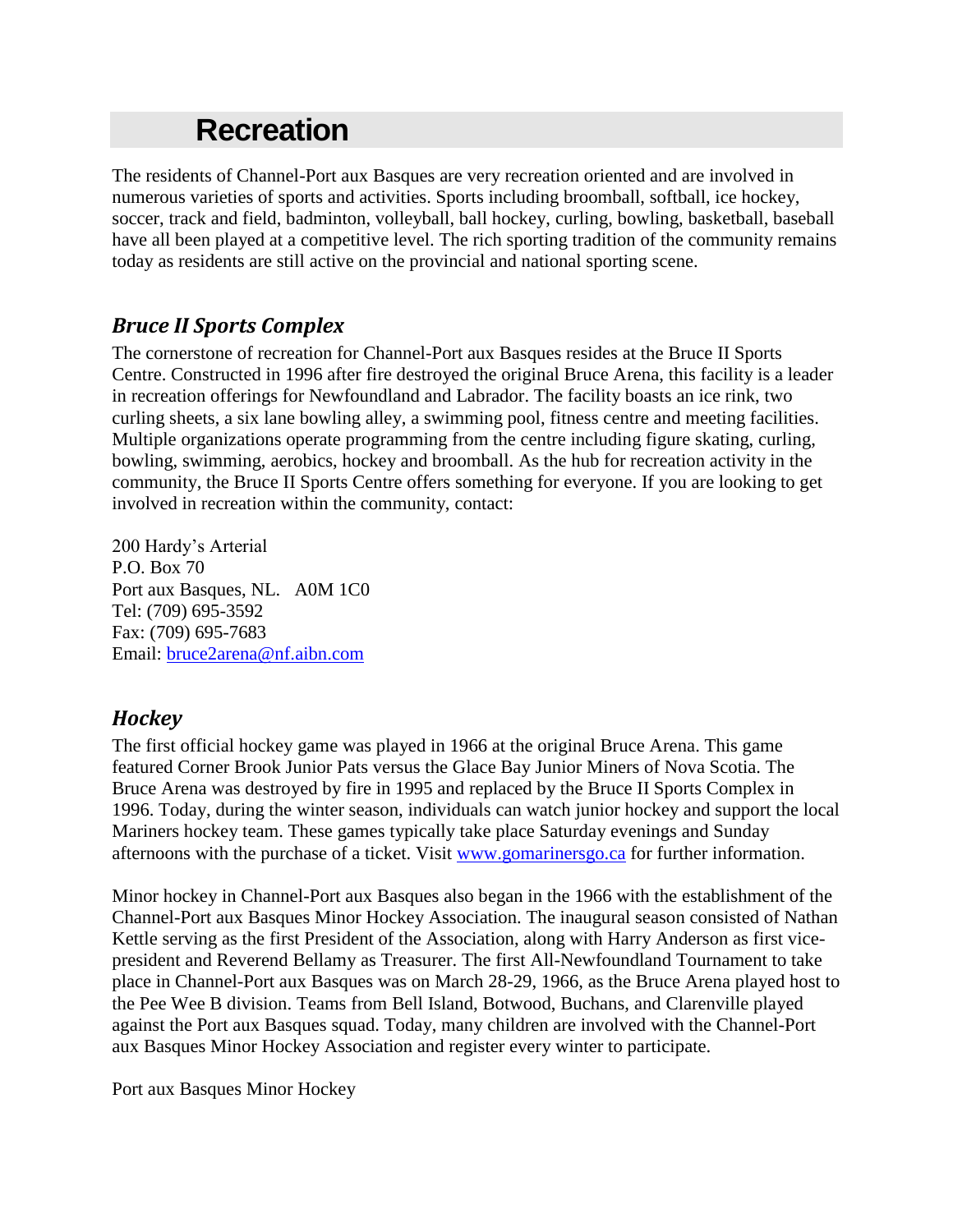200 Hardy"s Arterial P.O. Box 1461 Port aux Basques, NL. A0M 1C0 Tel: (709) 695-7118 Website: [www.portauxbasquesminorhockey.ca](http://www.portauxbasquesminorhockey.ca/)

The Port aux Basques Recreational Ball Hockey League offers an opportunity for males ages 15 and older an opportunity to stay fit and active during the spring while improving their hockey skills. This program is available from April to June each year.

A men"s recreational hockey league is also provided for those over the age of 30 and an Intermediate league for males and females over the age of 18. In addition there are shinny hockey ice slots available during the week. Please contact the Bruce II Sports Centre for more information.

### *Bowling*

The first bowling lanes were housed in the original Bruce Arena and became a passionate sport of the community. Today, the lanes are operated from the Bruce II Sports Complex, but the same passion remains. There are various leagues and organizations available for bowlers of all ages. The Youth Bowling Canada organization offers league bowling for youth of the region and produces bowlers that compete at national events. For more information on becoming involved in bowling, please contact the Bruce II Sports Centre bowling alley at (709) 695-2642.

### *Swimming*

An addition to the Bruce II Sports Complex, the swimming pool was opened in 2002. Having gone nearly 20 years without a facility, the swimming pool has become a welcomed and well utilized facility. The local Piranha Swim Club offers competitive swimming for youth. Various swim times are allocated to different age groups and type of swimmer from advanced to leisure. For more information on available swim times and offerings, please contact (709) 695-3131.

### *Figure Skating*

The Port aux Basques Figure Skating club offers figure skating instruction and competition to both youth females and males in the region. This organization is well established and offers programming for youth of all ages.

Port aux Basques Figure Skating Club P.O. Box 1058 Port aux Basques, NL. A0M 1C0 Tel: (709) 695-2449 Email: [pabffc@yahoo.ca](mailto:pabffc@yahoo.ca)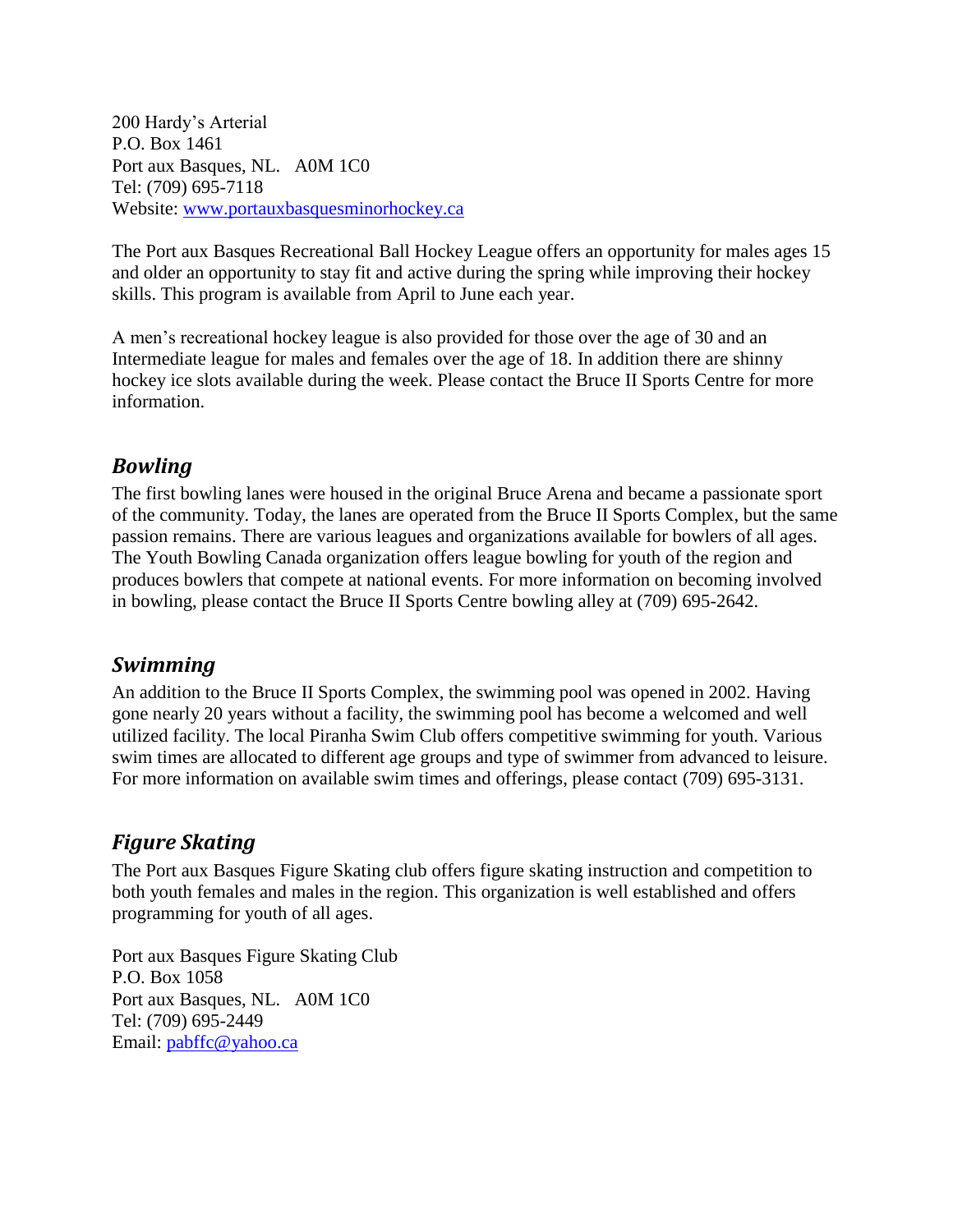### *Curling*

Also operating from the sports complex is the Gateway Curling Club. This organization has made great progress since the construction of two dedicated curling rinks in the new arena. Offering sport instruction for newcomers and experienced curlers alike, the club hosts various leagues and tournaments throughout the year.

Gateway Curling Club P.O. Box 2244 Port aux Basques, NL. A0M 1C0

### *Other Recreation Facilities*

#### **Softball Field**

The local softball field has been host to many softball tournaments including men"s, female, coed and high school. The field is open to the public any time residents feel like hitting or throwing around the ball.

#### **Soccer Pitch**

This is the site of the former Lou Hardwick baseball diamond, which has been converted to a new soccer pitch. With lush natural grass, the field can be used for a big game of soccer, American football or simply to kick around the ball.

### **Skateboard Park**

With an increase in skateboarding by local youth, the Town converted a former tennis court in to park for skaters. The park located in the Newtown area of Town has become a popular hangout for skateboarders during the summer months.

### **Community Playgrounds**

Port aux Basques is home to several community playgrounds. There is Little Bay Park in Grand Bay, Andy's Rainbow Park on Stadium Road, Hideaway Park in Mouse Island, the Robert & Paul Memorial park on LeGallais Street, a park in Grand Bay West and a recently developed one on Taverner Drive, the newest subdivision of the community. With an abundance of parks, families and youth in the region have close access to recreation and most importantly, fun.

# **Employment**

As the service centre for the region, Channel-Port aux Basques offers a variety of employment opportunities.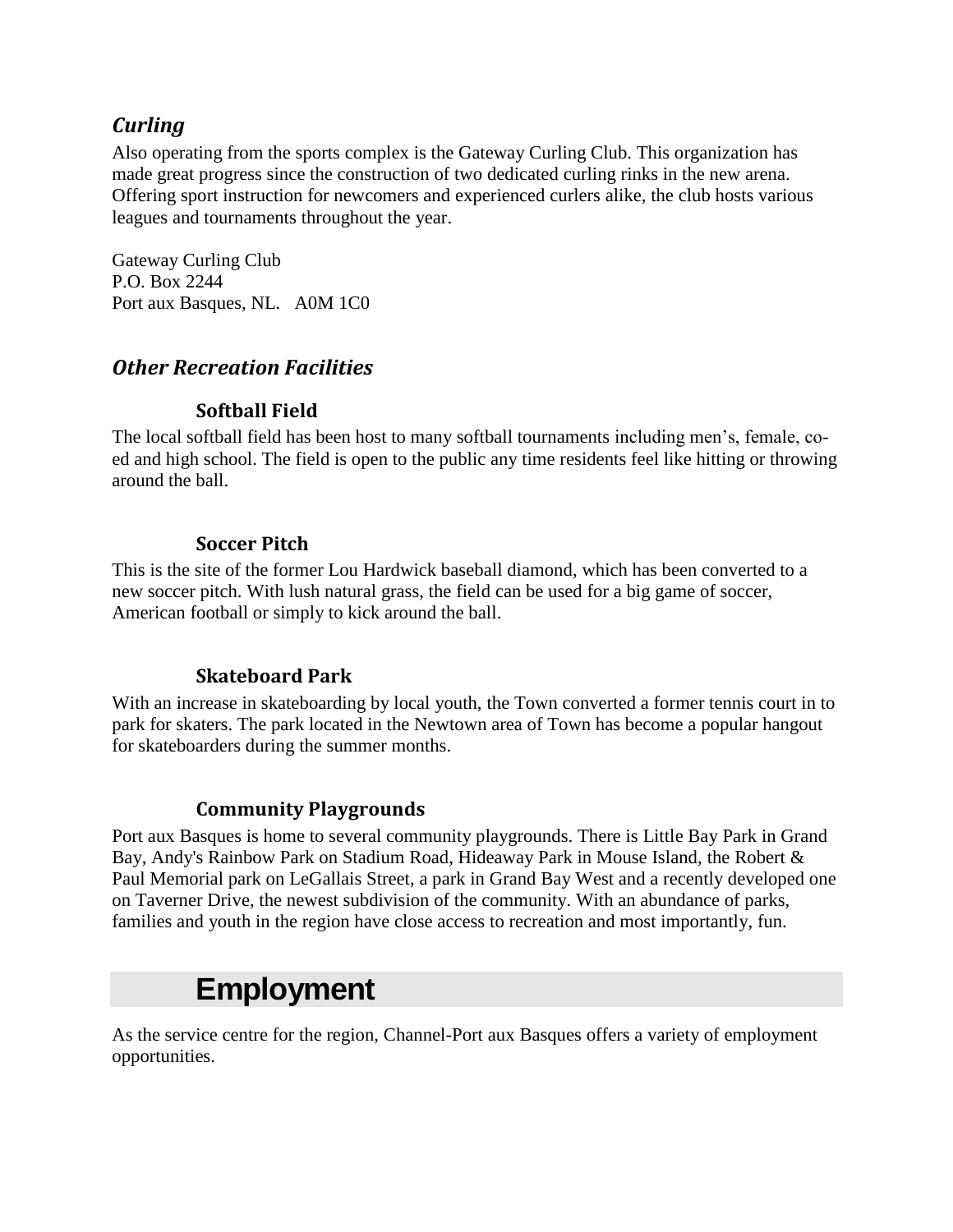The Town hosts the region's health care facilities and government's community support services, making available a wide range of employment opportunities for skilled professionals. Education employment is also available as the town is home to two secondary schools and a post secondary education centre.

Channel-Port aux Basques has earned a reputation as the Gateway of Newfoundland, opening the door to employment opportunities in marine and ground transportation.

The retail sector offers employment in management and customer service positions. Channel-Port aux Basques is a great place to live for a small-town atmosphere, but still have access to career and work opportunities throughout the province. Consider this information regarding employment and business development opportunities in the province.

### *Labour in Newfoundland and Labrador*

Newfoundland has a rich and long history associated with fishing, at first the European trans-Atlantic migratory cod fishery and from the early 19th century fisheries based from the province.

During the 19th century, Newfoundland cod fishing was pursued by family enterprises. These families would sell their fish to the highest bidder, yet they were bound by debt and credit to a merchant who would take their fish in exchange for supplies. The men of the family would catch the fish, split, salt and lay it out to dry. During the drying process the entire family participated. Fishing families would also hunt, gather wild food, grow vegetables in the family garden and keep livestock. The men would also maintain fishing boats and gear, houses and outbuildings while the women would keep the household maintained, made cloth and clothing and prepared meals.

During this period the seal fishery and Labrador cod fishery began to expand, as did the Grand Bank"s fishery. Both provided a source of employment and income for the fisherman who served aboard the vessels and those who worked in ship-building and other marine trades.

The specialized trades soon developed in the larger centers of the province, particularly in St. John"s where the first craft union was developed and organized. The city became the first to have a small number of clerical and white collar positions in government, retail trade and small service sector.

### *Working In Channel-Port aux Basques*

At any given time there are a number of employment opportunities available in the Channel-Port aux Basques area. Opportunities can be found in various industries including oil and gas, technology, mining, tourism, fishery, agriculture, manufacturing, marine transportation, service and culture.

### *Oil and Gas Industry in Newfoundland & Labrador*

Over the past few years, the oil and gas sector has been an increasingly important part of the provincial economy. Currently there are three major offshore oil producing fields, Hibernia, Terra Nova, and White Rose. A forth, Hebron, is scheduled to come into production in 2017.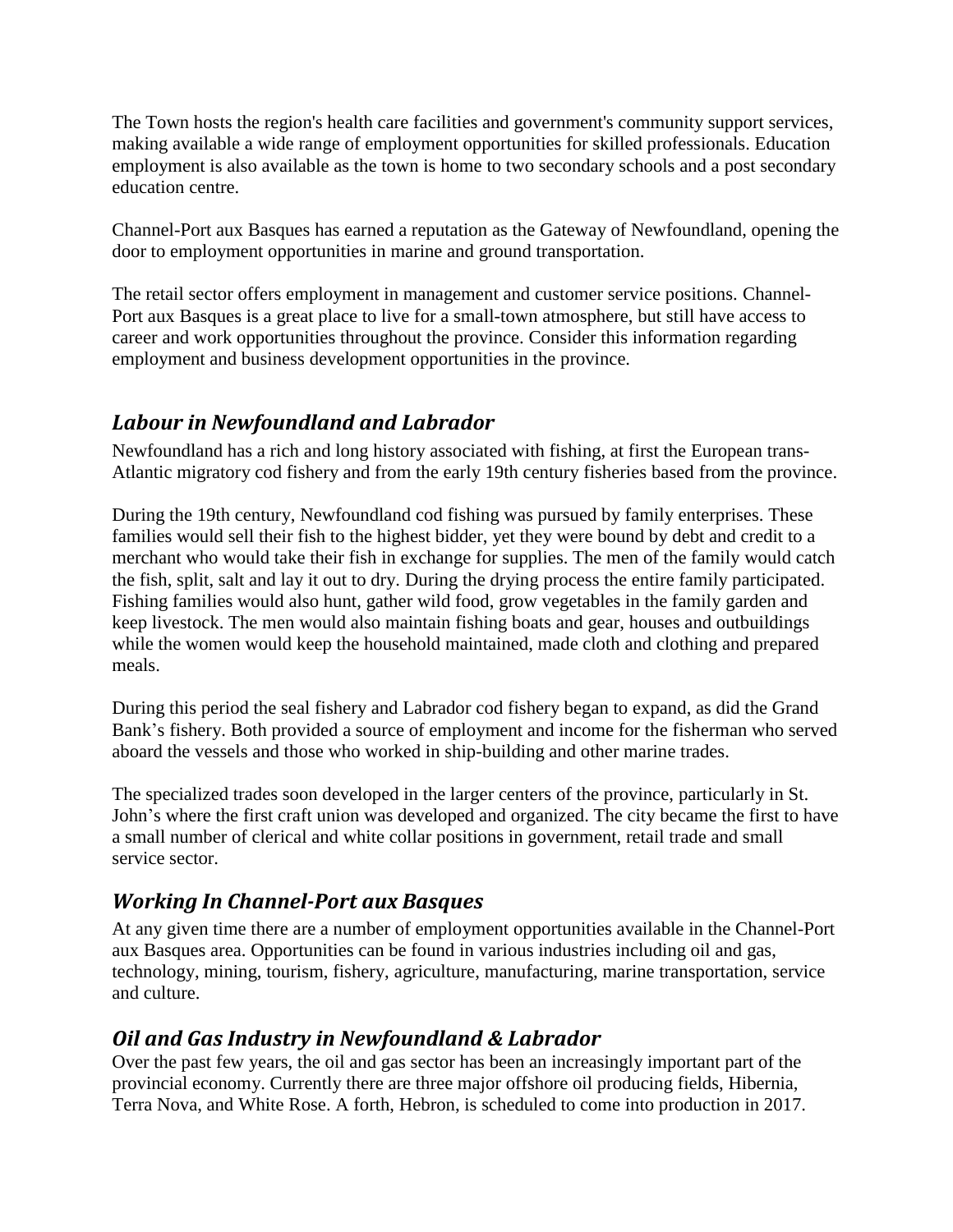Hibernia was first discovered in 1979 and is located 315km east southeast of St. John"s Newfoundland, in 80 meters of water. The field is very significant by any standards. Hibernia is an offshore oil field that is owned by ExxonMobil Canada, Chevron Canada Resources, Petro-Canada, Canada Hibernia Holding Corporation, Murphy Oil and Statoil Hydro Canada Ltd. The topsides facility accommodates all drilling, producing and utility equipment, and provides living quarters for the steady-state crew of approximately 185 people. This facility has a design capacity of approximately 230,000 barrels of crude oil produced each day. According to the Department of Natural Resource, the Hibernia project generated 804 employed individuals in the onshore and offshore project operations.

The Terra Nova oil field is approximately 350 kilometers from St. John"s and 35 kilometers south-east of the Hibernia oil field, in 90 meters of water. This oil field is divided into three distinct areas known as the Graben, East Flank and Far East. In 2007, Husky"s share of production from Terra Nova was 5.3 million barrels or an average of 14,500 barrels per day. According to the Department of Natural Resources, there were 909 people employed during the entire Terra Nova Project.

The White Rose Oil Field is located approximately 350 kilometers off the coast of Newfoundland on the eastern margin of the Jeanne D"Arc basin. In November 2005, the first oil was taken from the White Rose with approximately 42 million barrels produced in 2007. Husky is developing satellite fields of West White Rose, North Amethyst and the South White Rose extension through a series of subsea facilities. At peak production, White Rose is expected to produce 115,000 barrels per day with 83,000 barrels per day net to Husky.

The Hebron field was discovered in 1981 and consists of Hebron, Ben Nevis and West Ben Nevis fields. It is estimated to contain 700 million barrels of oil and is located offshore in Newfoundland's Jeanne d'Arc basin, about 350 kilometers out to sea from St. John's. The province of Newfoundland & Labrador reached a deal on the Hebron oilfield project in 2007. The Government of Newfoundland and Labrador predicts that the employment levels for the Hebron project will be greater than that of Terra Nova or White Rose projects.

The oil and gas sector of Newfoundland and Labrador directly employs upwards of 3,000 individuals, which represents approximately 1.3% of total employment in the Province. For further information on employment opportunities in the oil and gas sector contact:

Hibernia 100 New Gower Street; Suite 1000 St. John"s, NL. A1C 6K3 Tel: (709) 778-7000 Email: [hmdc.public.affairs.information@ExxonMobil.com](mailto:hmdc.public.affairs.information@ExxonMobil.com) Website: [www.hibernia.ca](http://www.hibernia.ca/)

Terra Nova & White Rose Husky Energy 707 - 8th Avenue SW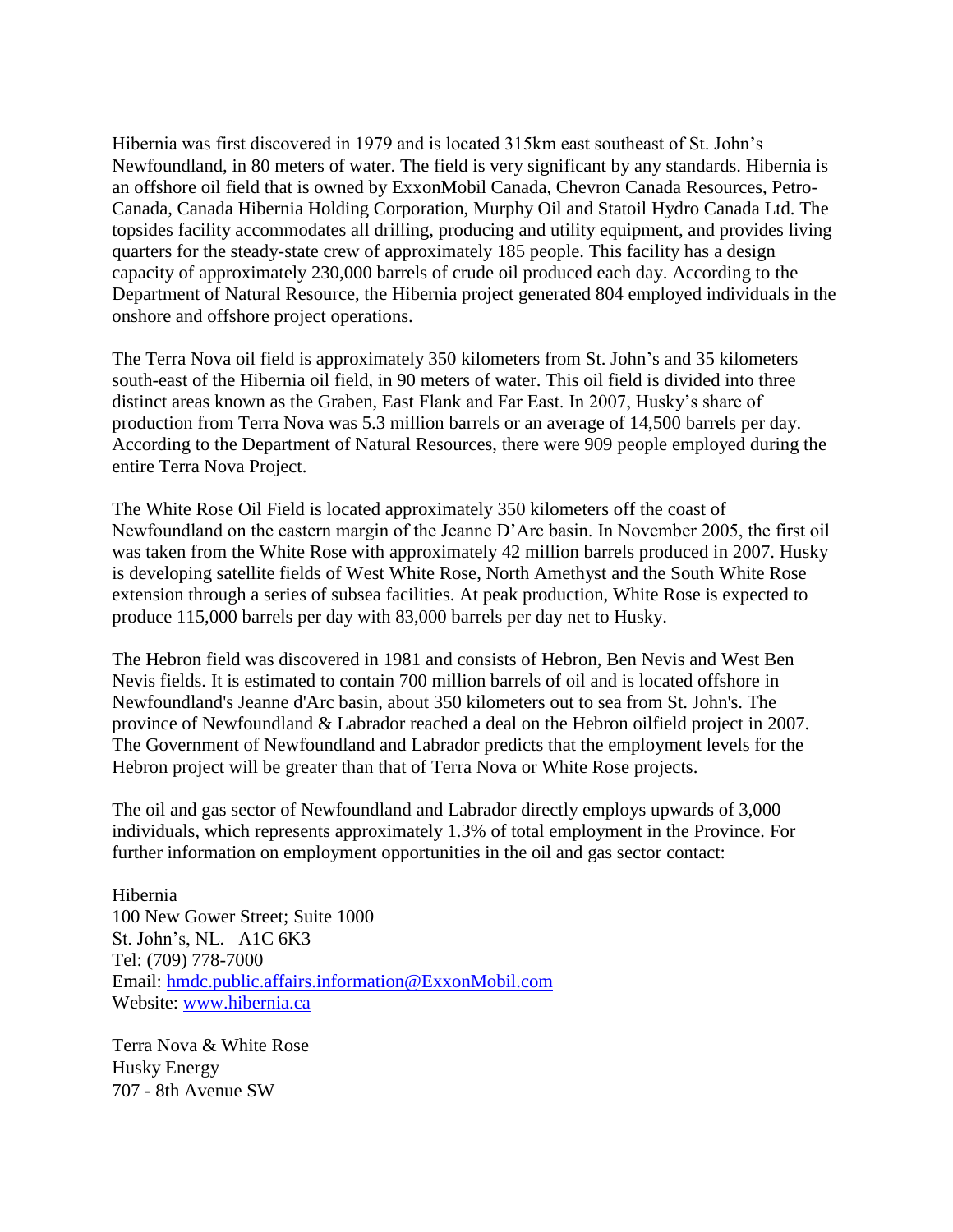P.O. Box 6525, Station "D" Calgary, AB. T2P 3G7 Tel: (403) 298-6111 Website: [www.huskyenergy.com](http://www.huskyenergy.com/)

Hebron Hebron Project Office 215 Water Street; Suite 701 St. John's, NL. A1C 5K4 Phone: 709-752-6444 Email: [hebronproject@exxonmobil.com](mailto:hebronproject@exxonmobil.com) Website: [www.hebronproject.com](http://www.hebronproject.com/)

### *Technology*

Newfoundland and Labrador is home to approximately 430 advanced technology firms that employ roughly 6, 400 individuals. This sector generates annual revenue of \$470 million dollars, making it a significant contributor to the provincial economy. Within the advanced technology sector, Information Technology (IT) is the single largest segment of business activity. A number of factors have contributed to the overall IT growth including the establishment of the broadband Internet and the creation of spin-off opportunities, demand for global telecommunications, the effect of IT products and services.

#### *Mining*

The mining industry in Newfoundland and Labrador generates more than a dozen mineral commodities that are contributors to the provincial economy. The industry produces materials used in road construction, electrical generation and distribution. Employment in the provincial mining industry is projected at approximately 4,000 people and has grown substantially over the past decade. The following is a partial list of operating mines and quarries in Newfoundland and Labrador:

- Atlantic Barite Limited (Buchans)
- Anaconda Mining Inc (Pine Cove)
- Atlantic Minerals Limited (Lower Cove)
- Aur Resources Inc. (Duck Pond)
- Beaver Brook Antimony Mine Inc (Beaver Brook)
- Crew Gold Canada Limited (Nugget Pond)
- Galen Gypsum Mines Ltd (Coal Brook)
- Hi-Point Industries (1991) Limited (Bishops Falls)
- Hurley Slate Works Company Inc (Burgoynes Cove)
- Iron Ore Company of Canada (Labrador City)
- Shabogamo Mining and Exploration Limited (Labrador City)
- Terra Nova Granite (2007) Jumpers Brook
- Torngait Ujaganniavingit Corporation (Ten Mile Bay)
- Vale Inco Newfoundland and Labrador Limiter (Voisey"s Bay)
- Wabush Mines Limited (Wabush)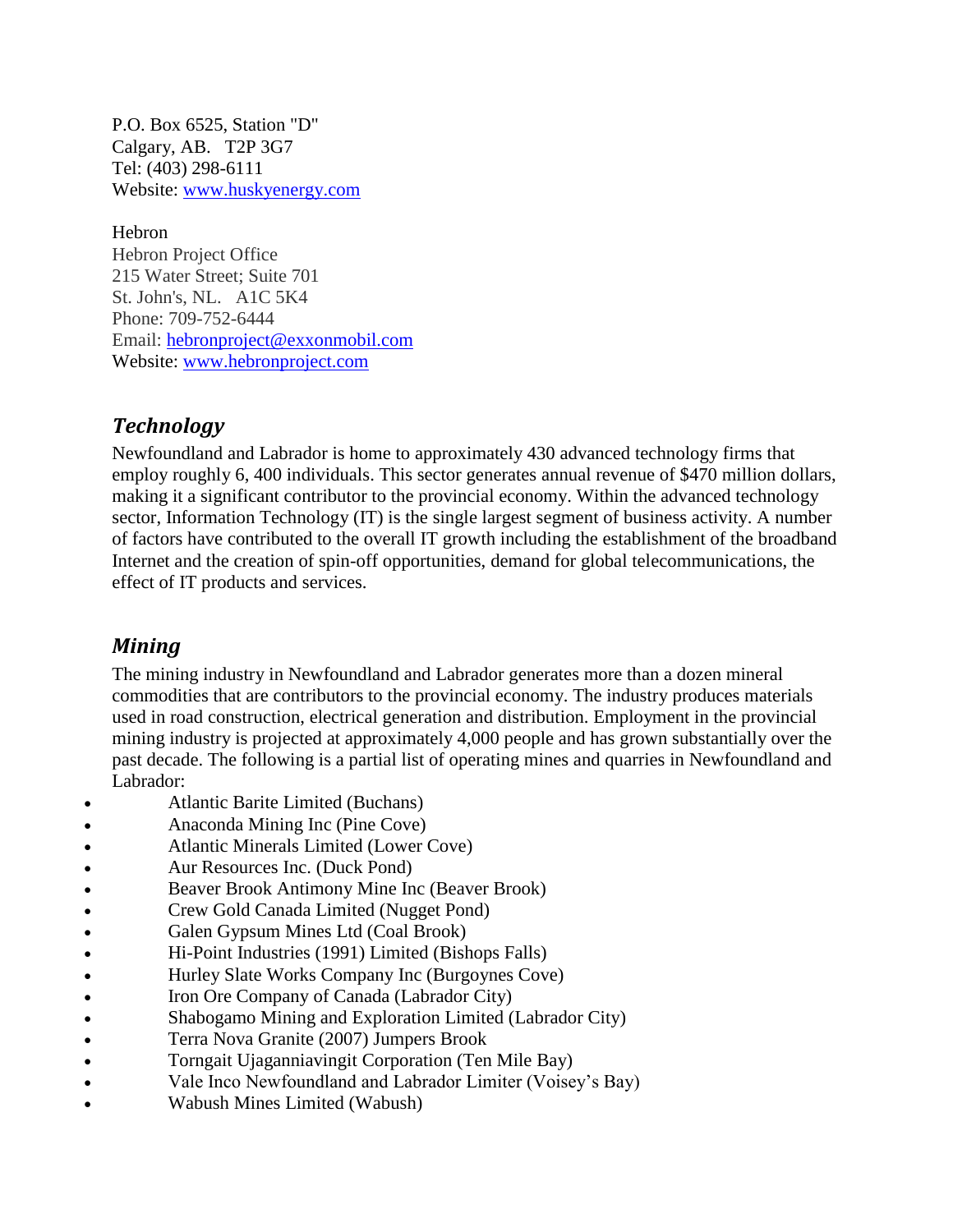Employment in the mining and exploration industries rose to over 3,500 individuals of direct employment in recent years, an increase from 3,264 in 2005.

### *Forestry*

Prior to the global downturn in the newsprint industry there were three operational paper mills in Newfoundland and Labrador. Abitibi-Consolidated had operated a mill in both Stephenville and Grand Falls-Windsor, with Kruger producing print at the Corner Brook mill. With changes in the industry, the Stephenville mill ceased production in 2005, with the Grand Falls-Windsor mill following in 2009. The Corner Brook mill remains in operation today. To obtain employment information, contact:

Corner Brook Pulp and Paper Ltd. P.O. Box 2001 1Mill Rd Corner Brook, NL. A2H 6J4 Tel.: (709) 637-3104 Fax: (709) 637-3469 Website: [www.cbppl.com](http://www.cbppl.com/)

### *Tourism*

For the past two decades, tourism has become an increasingly important part of the provincial economy. This sustainable industry has generated employment opportunities for many outport communities heavily affected with the collapse of the cod fishery in 1992. In recent years the Government of Newfoundland and Labrador have placed great emphasis on tourism to provide substantial employment throughout the province.

### *Fishery*

Fishing has been the employment staple of Newfoundland and Labrador since the discovery of North America by John Cabot in 1497. With rich fishing grounds, the province initially established itself as a seasonal colony to European countries and later became a colony of Britain with permanent residents. Being rich in fishing heritage, the industry remains a major employer for the province today. According to Statistics Canada, the province of Newfoundland and Labrador employs approximately 24,500 individuals in the fishing industry.

### *Farming (Natural Resources)*

Although a relatively small sector employment wise, farming has seen growth in recent years. With increasing demand for fresh organic foods, the farming sector of Newfoundland and Labrador has been steadily expanding. According to the Provincial Government, the average monthly on-farm paid employment recently reached the highest level in the past decade at 2,150 workers. Traditionally, October is the peak employment season with 3,200 individuals, an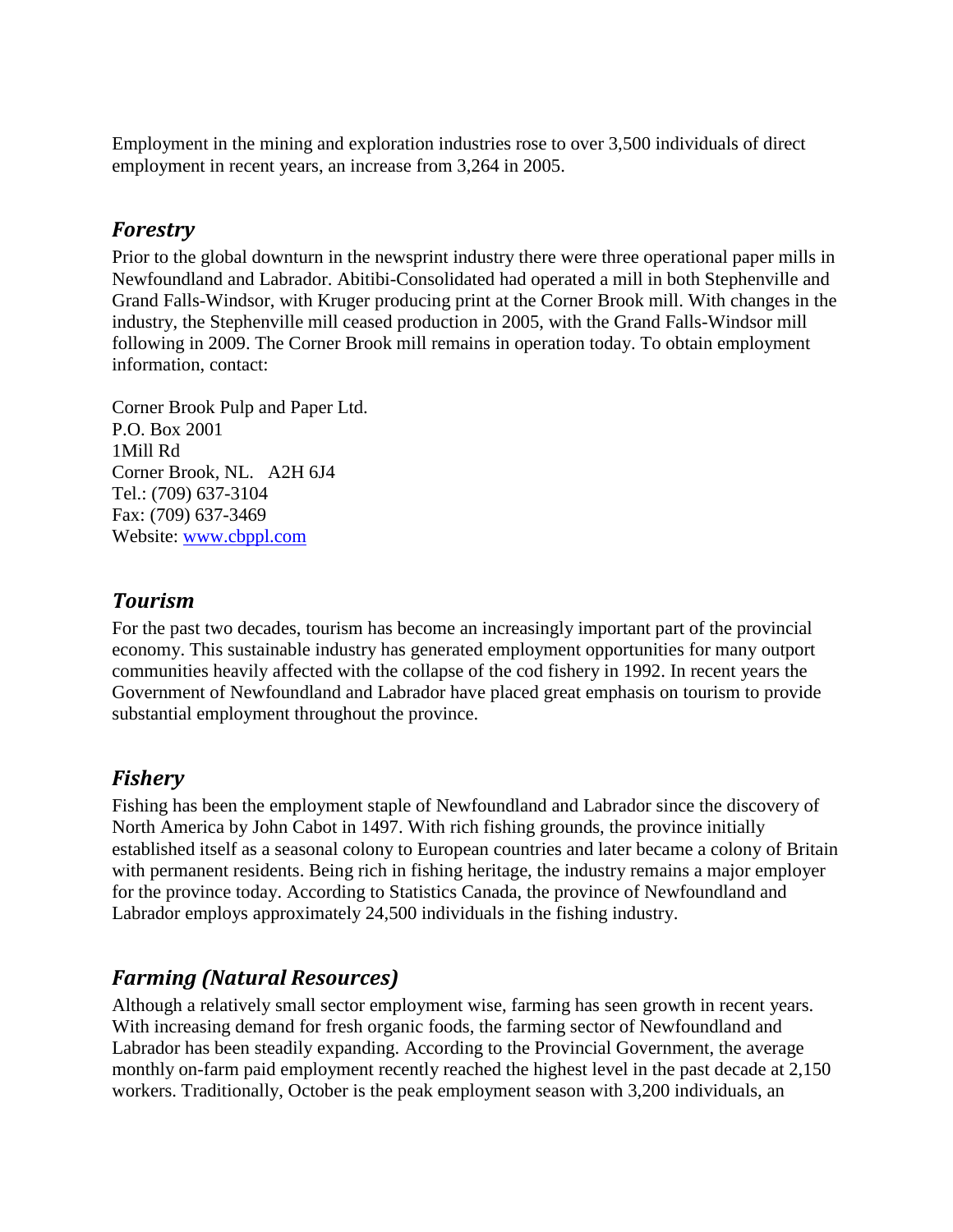increase from 2,200 in 2002.

### *Manufacturing*

Manufacturing development focuses on the non-resource enterprises and value added development of products. Manufacturing in Newfoundland and Labrador includes boat building, natural stone, plastics, building products, wood products, metal working, and value-added agrifoods among others. Support for industry growth in new economy sectors focus on aerospace and defense, environmental industries, information and communications technology, life sciences, and marines and oceans technology. While not a large sector of the provincial economy, increasing emphasis has been placed on manufacturing and exporting to proide stability within the provincial economy. The Manufacturing sector is composed of approximately 600 businesses which provide a wide variety of products and employ an average of 16,200 workers annually. This represents an increase of 2.3% from 2006.

### *Service*

The growth of employment in Newfoundland and Labrador is evident in the goods and services sector. The service sector includes trade, business services and accommodations and food services. All of these experienced significant growth in recent years. Growth in the service sector is contributed to the expansion of retail, increase in customer contact centers, and ongoing growth in the tourism industry.

### *Culture*

The culture sector includes advertising, architecture, broadcasting, design, festivals, film industry, heritage, performance arts, photography, sound recording and music publishing, visual arts, written media and other information services.

### *Getting Help Finding A Job*

There are numerous community and government support programs that can assist any individual in finding a suitable job and explore employment options. To find out about employment opportunities, newcomers can browse the employment links below or visit one of the local employment assistance organizations.

Port aux Basques Community Employment Corporation 62 Main Street P.O. Box 2069 Port aux Basques, NL. A0M 1C0 Tel: (709) 695-2112 Fax: (709) 695-3533 Email: [pabcec@nf.aibn.com](mailto:pabcec@nf.aibn.com) Website: [www.pabcec.ca](http://www.pabcec.ca/)

Career Information Resource Centre 4-10 High Street; Suite B P.O. Box 2243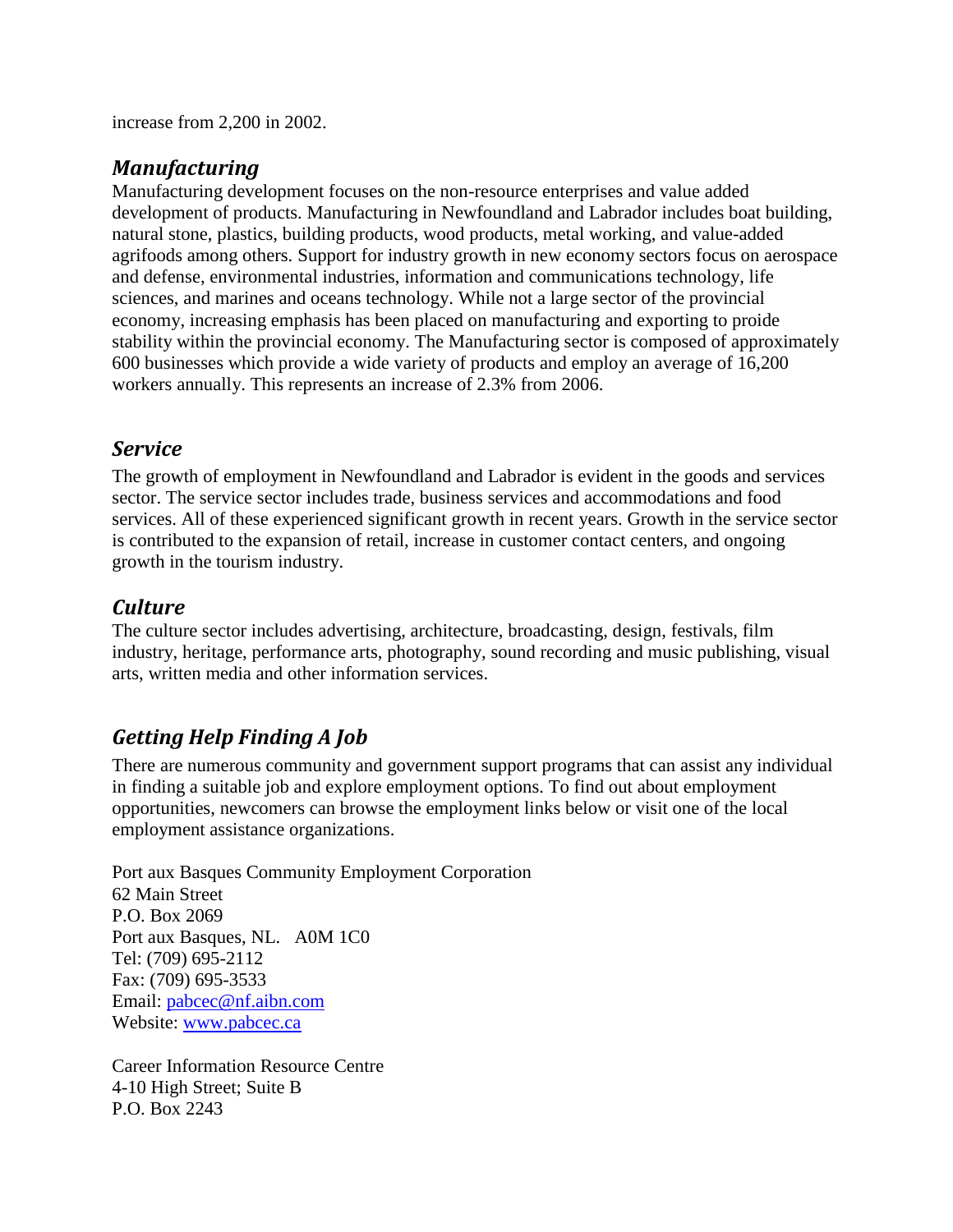Port aux Basques, NL. A0M 1C0 Tel: (709) 695-7755 Job Line: (709) 695-3255 Fax: (709) 695-7757

Department of Human Resources, Labour & Employment (HRLE) 239 Grand Bay West Road P.O. Box 38 Port aux Basques, NL. A0M 1C0 Tel: 1-866-417-4753 Tel: (709) 695-6240/6204 Website: [www.hrle.gov.nl.ca/hrle](http://www.hrle.gov.nl.ca/hrle)

Service Canada 4-10 High Street P.O. Box 849 Port aux Basques, NL. A0M 1C0 Tel: (709) 695-5003 Fax: (709) 695-9671 Website: [www.servicecanada.gc.ca](http://www.servicecanada.gc.ca/)

#### **Other Helpful Links**

Marine and Mountain Zone Corporation: [www.mmzc.com/Jobs](http://www.mmzc.com/Jobs) Department of Human Resources Labour & Employment (Job Site): [www.jobsinnl.ca](http://www.jobsinnl.ca/) Government of Newfoundland and Labrador: [www.hiring.gov.nl.ca/Default.aspx](http://www.hiring.gov.nl.ca/Default.aspx) Career Beacon: [www.careerbeacon.com](http://www.careerbeacon.com/) The Association for New Canadians (AXIS Career Services): [www.axiscareers.net](http://www.axiscareers.net/) Service Canada (Job Bank): [www.jobbank.gc.ca](http://www.jobbank.gc.ca/)

#### *Starting A Business*

Any individual or group wishing to establish a business within Channel-Port aux Basques are required to obtain a permit from the Town. Assistance in launching operation is available through various organizations and institutions. Individuals have founded companies representing a wide range of industries in Channel-Port aux Basques and many have taken advantage of the services available to assist them in the commencement of their businesses.

Department of Innovation, Trade and Rural Development (INTRD) 82 Main Street P.O. Box 430 Port aux Basques, NL. A0M 1C0 Tel: (709) 695-9871 Fax: (709) 695-5817 Website: [www.intrd.gov.nl.ca/intrd](http://www.intrd.gov.nl.ca/intrd)

Gateway Development Corporation (CBDC) is a non-profit corporation that assists in the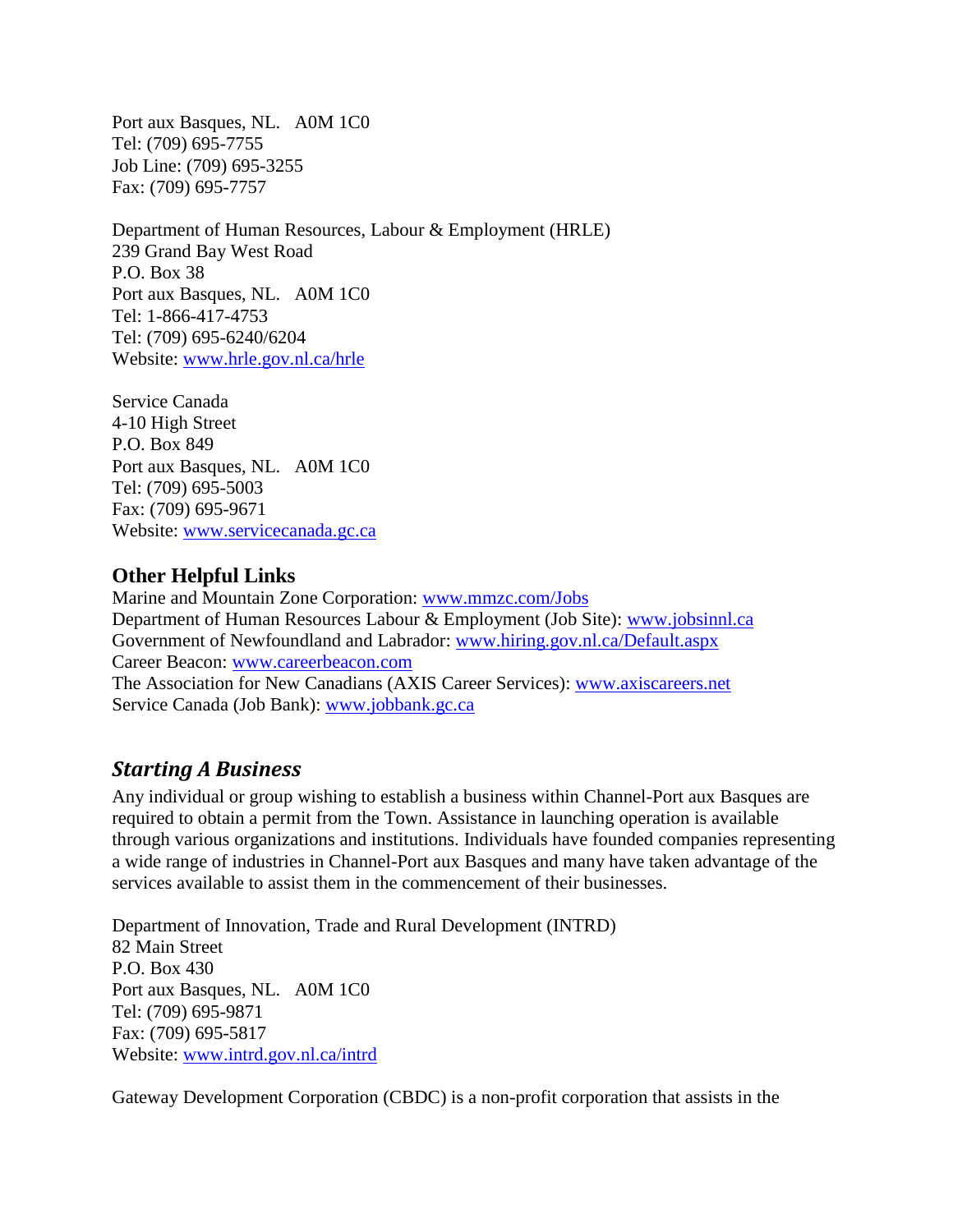creation of small businesses and in the expansion and modernization of existing business by providing financial services to entrepreneurs. The corporation offers term loans, interim/bridge financing, loan guarantees and equity financing for business start-up or expansion.

Gateway Development Corporation 82 Main Street P.O. Box 430 Channel-Port aux Basques, NL. A0M 1C0 Tel: (709) 695-7406 Fax: (709) 695-9726 Website: [www.cbdc.nf.ca](http://www.cbdc.nf.ca/)

### *Provincial Nominee Program (PNP)*

One of these initiatives of the Office of Immigration and Multiculturalism for the Department of Human Resources, Labour and Employment is the Provincial Nominee Program (PNP). The new strategy seeks to recruit immigrants who have specialized occupational or entrepreneurial skills. Through an agreement with the Government of Canada, the Government of Newfoundland and Labrador may nominate immigrants, who can contribute to the economic and social goals of the province, for permanent resident status.

Office of Immigration and Multiculturalism Department of Human Resources, Labour and Employment Provincial Nominee Program P.O. Box 8700 St. John's, NL. A1B 4J6 Tel: (709) 729-6607 Email: [pnp@gov.nl.ca](mailto:pnp@gov.nl.ca)

### *Registering a Business*

In order to register a business in the Town of Channel-Port aux Basques, the following process must be used:

- Business Name
- Form of Business (Sole Proprietorship, Partnership or Corporation)
- Address licensing, permit and bylaw obligations
- Register the Business
- Get a Business Number (Canada Revenue Agency)
- What taxes need to be charged? (GHT/PST/HST)
- Workers Compensation (protect business and workers in case of injury)
- Cover your Business Legally (find a business lawyer)
- Setting the books Straight (accounting information)
- Get Equipped (equipment that may need to be purchased)

### **Business Permit and Application**

For downloadable business permits and applications, visit: [www.portauxbasques.ca](http://www.portauxbasques.ca/)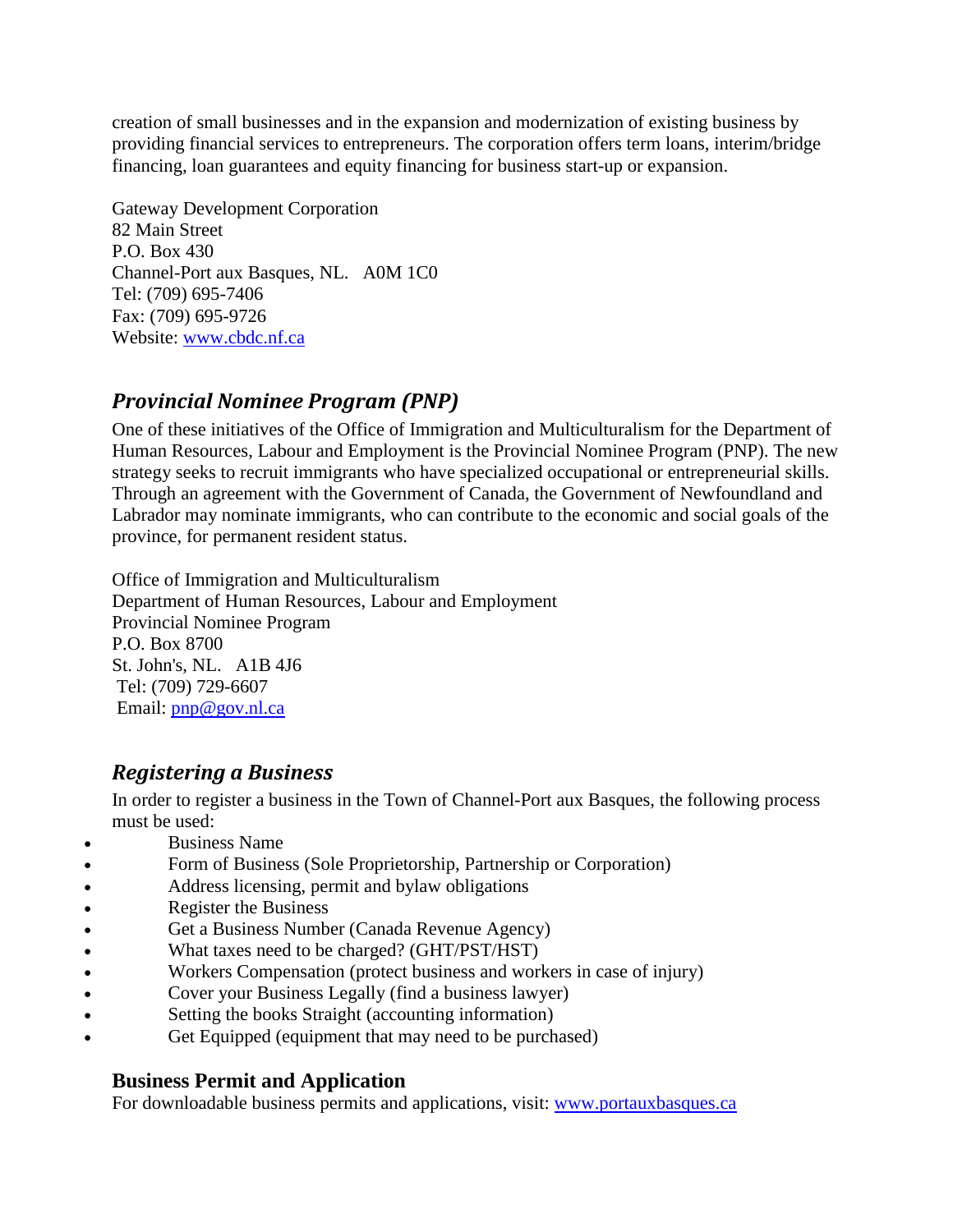# **Getting Involved**

Meeting people in a new community is important and can be achieved by getting involved in activities that are happening. The following section will provide numerous ways in which an individual can participate in the community life of Channel-Port aux Basques.

### *Community Groups*

There are various community groups and organizations within Channel-Port aux Basques that allows newcomers the opportunity to become involved with other residents. Becoming engaged through an organization offers new residents social interaction and integration within a structured setting. Below are lists of some of the organizations newcomers may consider becoming involved with.

Gateway Women"s Centre 4 Anderson"s Lane P.O. Box 1359 Port aux Basques, NL. A0M 1C0 Tel: (709) 695-7505 Fax: (709) 695-9756 Email: gwec@nf.aibn.com

2357 St. James Army Cadet Corps Port aux Basques, NL. A0M 1C0 Tel: (709) 2545

George VI International Order of Oddfellows Lodge #162 17 Currie Avenue P.O. Box 2248 Port aux Basques, NL. A0M 1C0 Tel: (709) 695-2400/9311 Fax: (709) 695-2400

Loyal Orange Lodge #20 Water Street West P.O. Box 103 Port aux Basques, NL. A0M 1C0 Tel: (709) 695-2396

Port aux Basques Anglican Church Women 1 Church Lane P.O. Box 178 Port aux Basques, NL. A0M 1C0 Tel: (709) 695-2592/3231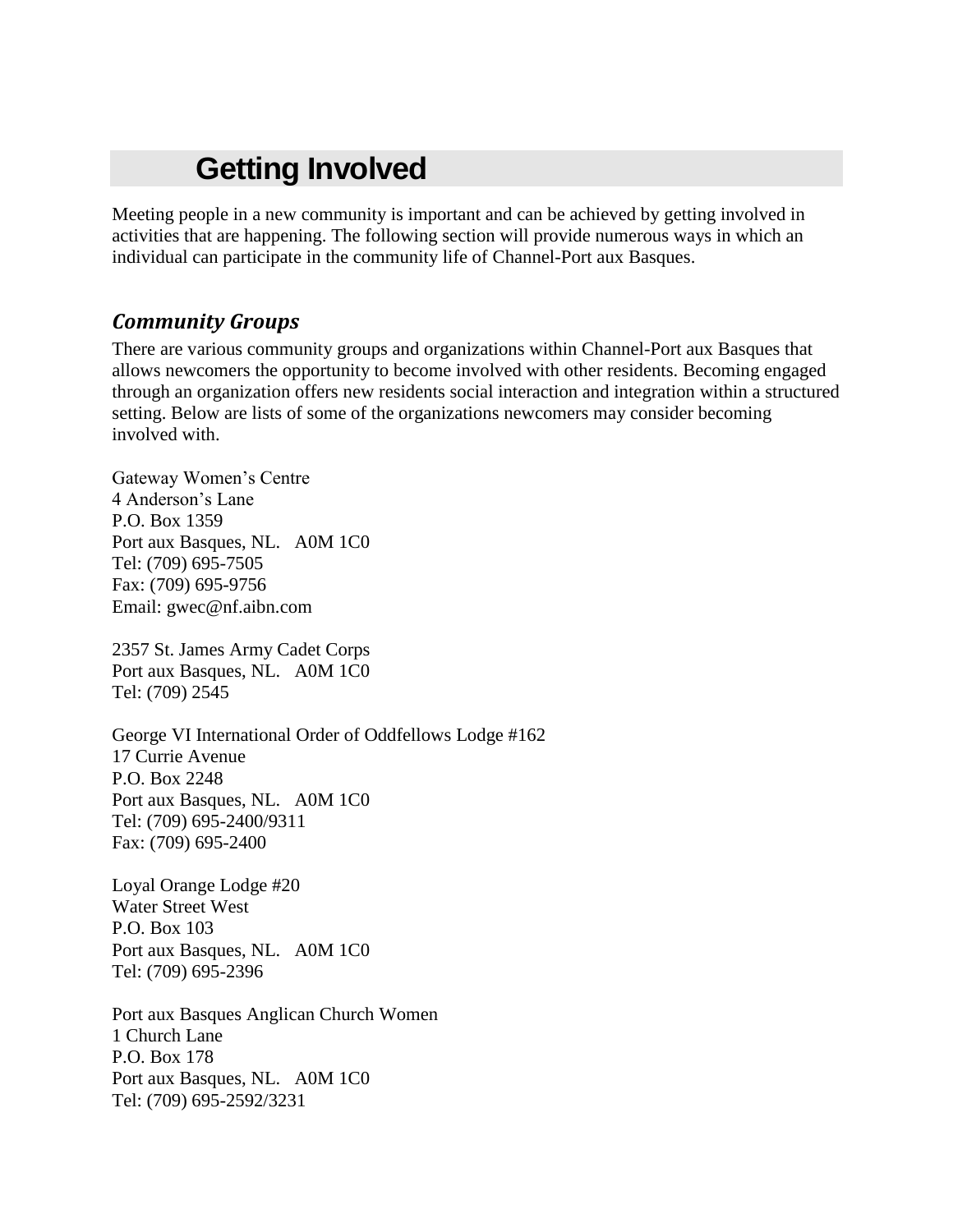Fax: (709) 695-7996

Port aux Basques Lions Club 10 Grand Bay Road P.O. Box 148 Port aux Basques, NL. A0M 1C0 Tel: (709) 695-3421

Port aux Basques Volunteer Fire Department 18 Marine Drive P.O. Box 70 Port aux Basques, NL. A0M 1C0 Tel: (709) 695-7418

Royal Canadian Legion, Branch #11 3 Reid Street P.O. Box 939 Port aux Basques, NL. A0M 1C0 Tel: (709) 695-3242 Fax: (709) 695-3981 Email: [rclbranch11@nf.aibn.com](mailto:rclbranch11@nf.aibn.com)

Southwest Coast Historical Society Inc. Trans-Canada Highway P.O. Box 1299 Port aux Basques, NL. A0M 1C0 Tel: (709) 695-7560/2646

Theta Rho Sunrise Club P.O. Box 513 Port aux Basques, NL. A0M 1C0 Tel: (709) 695-2400 Fax: (709) 695-2400 Email: [tigershort@hotmail.com](mailto:tigershort@hotmail.com)

### *Volunteering*

Volunteers are individuals who donate their personal time and service of their own free will. Volunteering with organizations in Channel-Port aux Basques will enable you with the opportunity to integrate into the community and gain valuable experience. There are many reasons to become a volunteer:

- Meet other individuals
- There are a variety of positions available
- It's personally rewarding, satisfying and FUN!
- Opportunity to share your skills and talents with others
- Gain work-related skills and experience